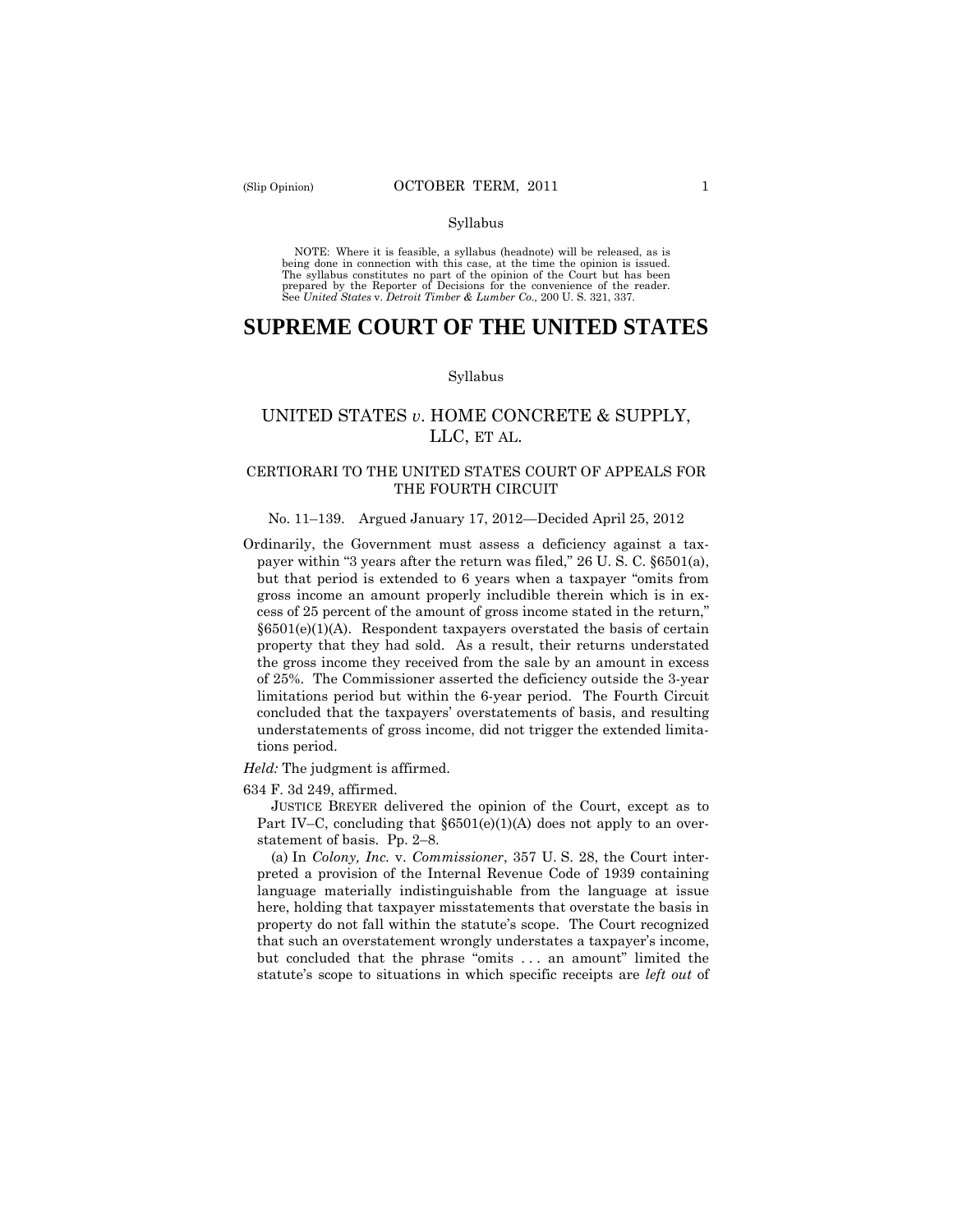#### Syllabus

the computation of gross income. The Court also noted that while the statute's language was not "unambiguous," *id.*, at 33, the statutory history showed that Congress intended to restrict the extended limitations period to situations that did not include overstatements of basis. Finally, the Court found its conclusion "in harmony with the unambiguous language of  $\S6501(e)(1)(A)$ ," *id.*, at 37, the provision enacted as part of the Internal Revenue Code of 1954 and applicable here. Pp. 2–4.

(b) *Colony* determines the outcome of this case. The operative language of the 1939 provision and the provision at issue is identical. It would be difficult to give the same language here a different interpretation without overruling *Colony*, a course of action *stare decisis*  counsels against. *John R. Sand & Gravel Co.* v. *United States*, 552 U. S. 130, 139. The Government suggests that differences in other nearby parts of the 1954 Code favor a different interpretation than the one adopted in *Colony.* However, its arguments are too fragile to bear the significant weight it seeks to place upon them. Pp. 4–7.

(c) The Court also rejects the Government's argument that a recently promulgated Treasury Regulation interpreting the statute's operative language in its favor should be granted deference under *Chevron U. S. A. Inc.* v. *Natural Resources Defense Council, Inc.*, 467 U. S. 837. See *National Cable & Telecommunications Assn.* v. *Brand X Internet Services*, 545 U. S. 967, 982. *Colony* has already interpreted the statute, and there is no longer any different construction that is consistent with *Colony* and available for adoption by the agency. Pp. 7–8.

BREYER, J. delivered the opinion of the Court, except as to Part IV–C. ROBERTS, C. J., and THOMAS and ALITO, JJ., joined that opinion in full, and SCALIA, J., joined except for Part IV–C. SCALIA, J., filed an opinion concurring in part and concurring in the judgment. KENNEDY, J., filed a dissenting opinion, in which GINSBURG, SOTOMAYOR, and KAGAN, JJ., joined.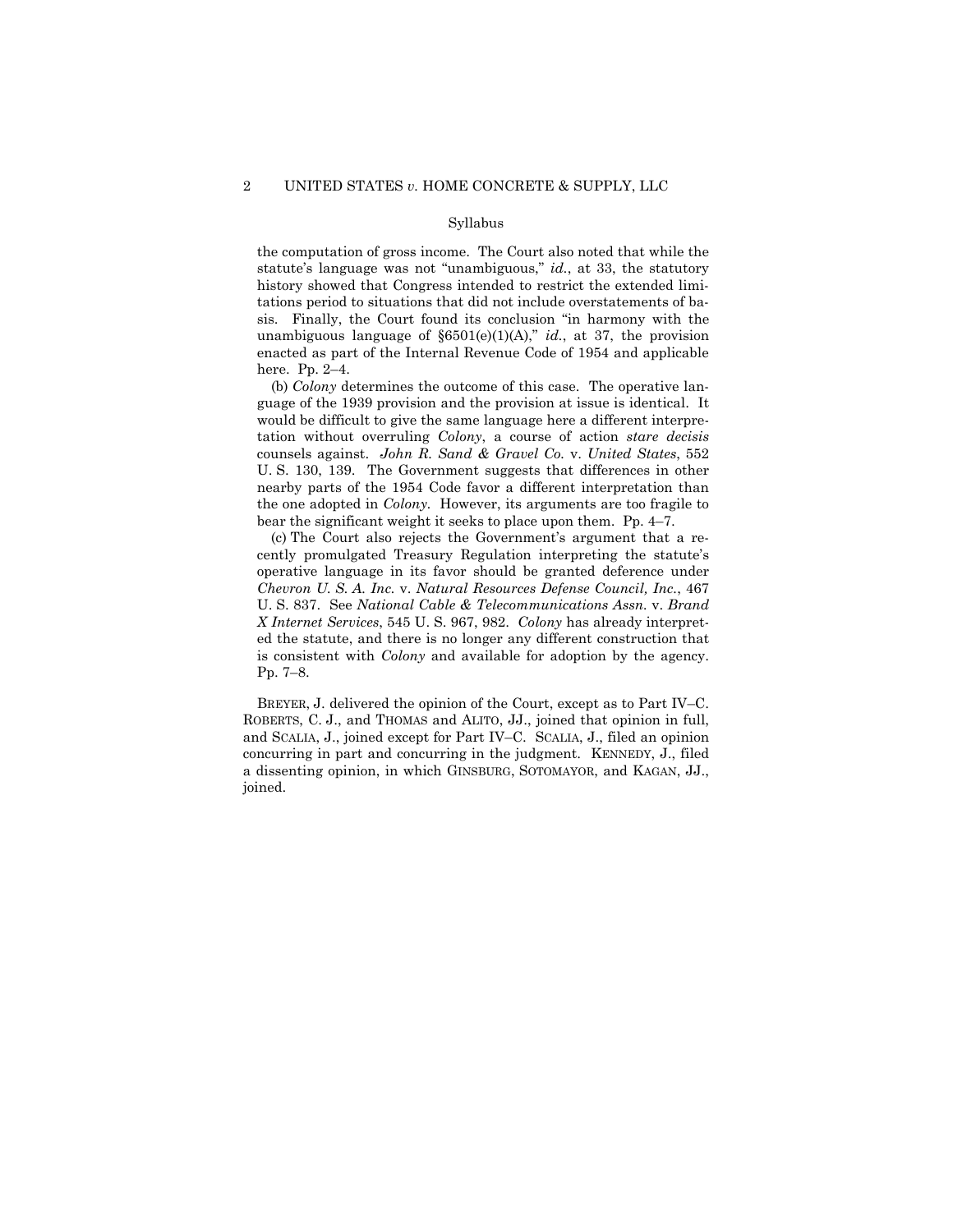preliminary print of the United States Reports. Readers are requested to notify the Reporter of Decisions, Supreme Court of the United States, Wash- ington, D. C. 20543, of any typographical or other formal errors, in order that corrections may be made before the preliminary print goes to press. NOTICE: This opinion is subject to formal revision before publication in the

## $\frac{1}{2}$  ,  $\frac{1}{2}$  ,  $\frac{1}{2}$  ,  $\frac{1}{2}$  ,  $\frac{1}{2}$  ,  $\frac{1}{2}$  ,  $\frac{1}{2}$ **SUPREME COURT OF THE UNITED STATES**

## $\frac{1}{2}$  ,  $\frac{1}{2}$  ,  $\frac{1}{2}$  ,  $\frac{1}{2}$  ,  $\frac{1}{2}$  ,  $\frac{1}{2}$ No. 11–139

# UNITED STATES, PETITIONER *v.* HOME CONCRETE & SUPPLY, LLC, ET AL.

## ON WRIT OF CERTIORARI TO THE UNITED STATES COURT OF APPEALS FOR THE FOURTH CIRCUIT

## [April 25, 2012]

JUSTICE BREYER delivered the opinion of the Court, except as to Part IV–C.

Ordinarily, the Government must assess a deficiency against a taxpayer within "3 years after the return was filed." 26 U. S. C. §6501(a) (2000 ed.). The 3-year period is extended to 6 years, however, when a taxpayer "*omits from gross income an amount properly includible therein* which is in excess of 25 percent of the amount of gross income stated in the return."  $\frac{\delta 6501(e)}{1)}$  (emphasis added). The question before us is whether this latter provision applies (and extends the ordinary 3-year limitations period) when the taxpayer *overstates his basis* in property that he has sold, thereby *understating the gain* that he received from its sale. Following *Colony, Inc.* v. *Commissioner*, 357 U. S. 28 (1958), we hold that the provision does not apply to an overstatement of basis. Hence the 6-year period does not apply.

### I

For present purposes the relevant underlying circumstances are not in dispute. We consequently assume that (1) the respondent taxpayers filed their relevant tax re-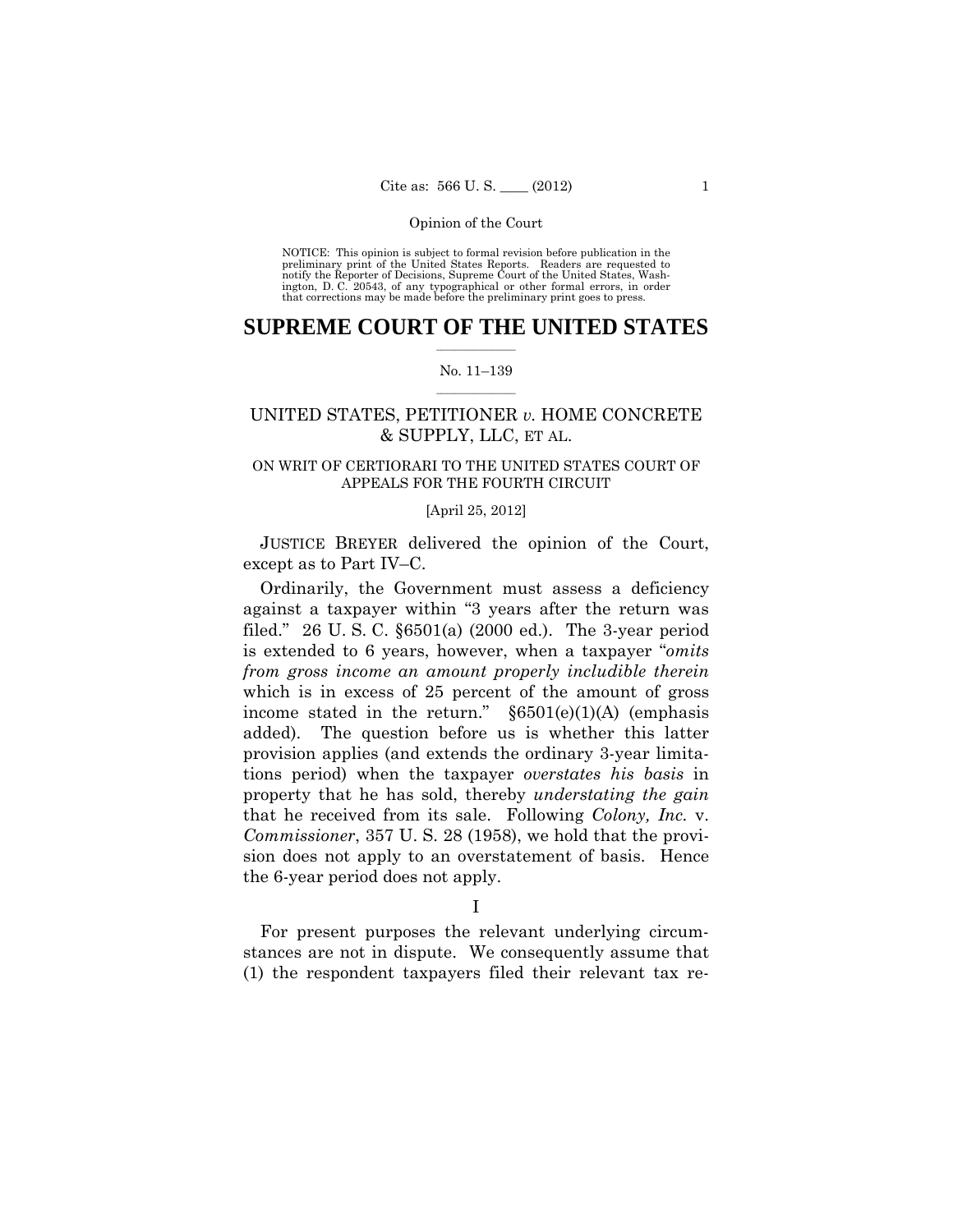turns in April 2000; (2) the returns overstated the basis of certain property that the taxpayers had sold; (3) as a result the returns understated the gross income that the taxpayers received from the sale of the property; and (4) the understatement exceeded the statute's 25% threshold. We also take as undisputed that the Commissioner asserted the relevant deficiency within the extended 6 year limitations period, but outside the default 3-year period. Thus, unless the 6-year statute of limitations applies, the Government's efforts to assert a tax deficiency came too late. Our conclusion—that the extended limitations period does not apply—follows directly from this Court's earlier decision in *Colony.* 

II

 In *Colony* this Court interpreted a provision of the Internal Revenue Code of 1939, the operative language of which is identical to the language now before us. The Commissioner there had determined

"that the taxpayer had understated the gross profits on the sales of certain lots of land for residential purposes as a result of having overstated the 'basis' of such lots by erroneously including in their cost certain unallowable items of development expense." *Id.*, at 30.

tum of the amount of gross income stated in the return . . . ." (same, but replacing "per centum" with "percent"). See also The Commissioner's assessment came after the ordinary 3-year limitations period had run. And, it was consequently timely only if the taxpayer, in the words of the 1939 Code, had "omit[ted] from gross income an amount properly includible therein which is in excess of 25 per cen-26 U. S. C. §275(c) (1940 ed.). The Code provision applicable to this case, adopted in 1954, contains materially indistinguishable language. See §6501(e)(1)(A) (2000 ed.) Appendix, *infra*.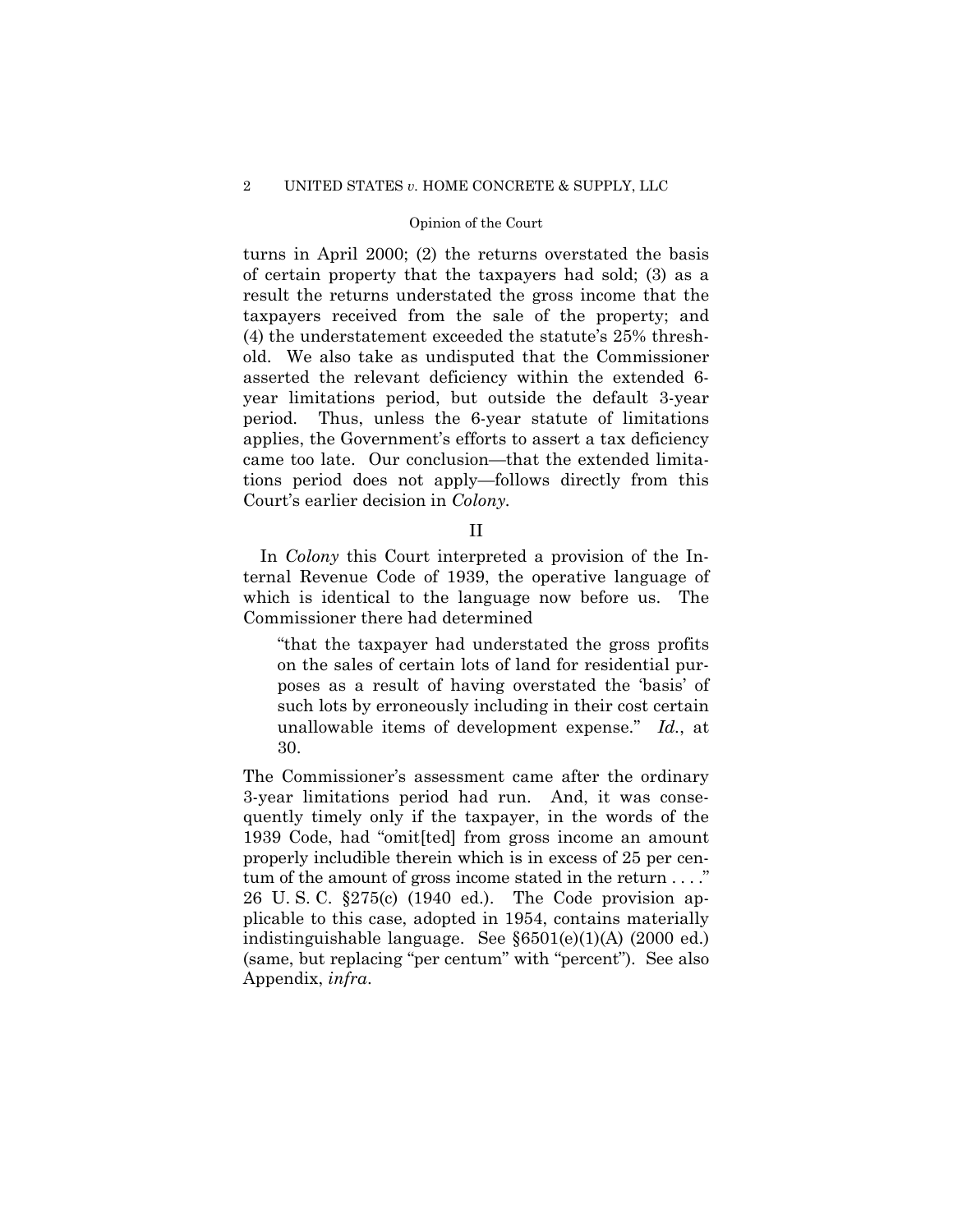property). Compare 26 U. S. C. §§22, 111 (1940 ed.) with In *Colony* this Court held that taxpayer misstatements, overstating the basis in property, do not fall within the scope of the statute. But the Court recognized the Commissioner's contrary argument for inclusion. 357 U. S., at 32. Then as now, the Code itself defined "gross income" in this context as the difference between gross revenue (often the amount the taxpayer received upon selling the property) and basis (often the amount the taxpayer paid for the §§61(a)(3), 1001(a) (2000 ed.). And, the Commissioner pointed out, an overstatement of basis can diminish the "amount" of the gain just as leaving the item entirely off the return might do. 357 U. S., at 32. Either way, the error wrongly understates the taxpayer's income.

 the word "omit." The key phrase says "*omits* . . . an But, the Court added, the Commissioner's argument did not fully account for the provision's language, in particular amount." The word "omits" (unlike, say, "reduces" or "understates") means "'[t]o leave out or unmentioned; not to insert, include, or name.'" *Ibid.* (quoting Webster's New International Dictionary (2d ed. 1939)). Thus, taken literally, "omit" limits the statute's scope to situations in which specific receipts or accruals of income are *left out*  of the computation of gross income; to inflate the basis, however, is not to "omit" a specific item, not even of profit.

While finding this latter interpretation of the language the "more plausibl[e]," the Court also noted that the language was not "unambiguous." *Colony,* 357 U. S., at 33. It then examined various congressional Reports discussing the relevant statutory language. It found in those Reports

 to apply whenever gross income was understated . . . ." "persuasive indications that Congress merely had in mind failures to report particular income receipts and accruals, and did not intend the [extended] limitation *Id.,* at 35.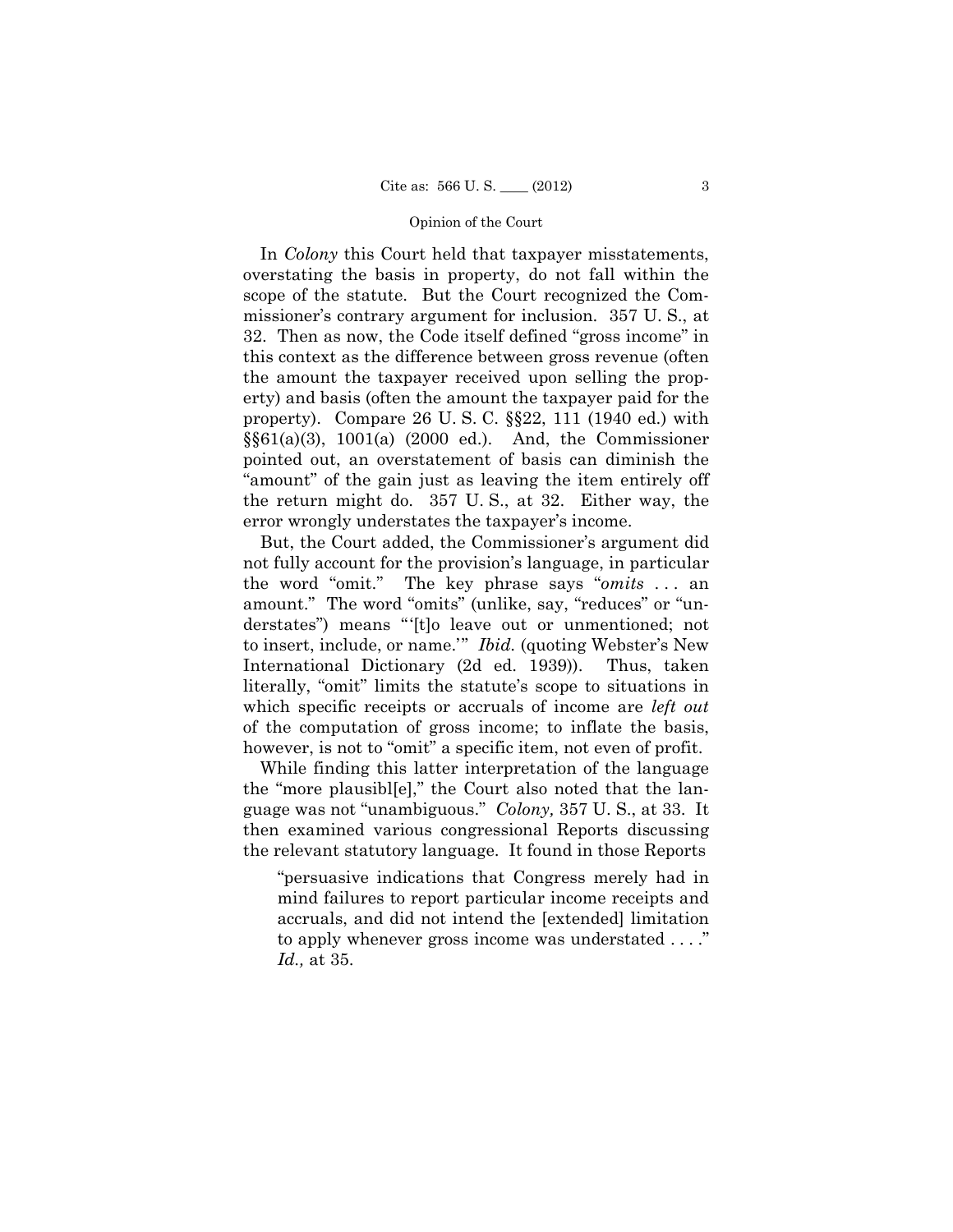This "history," the Court said, "shows . . . that the Congress intended an exception to the usual three-year statute of limitations only in the restricted type of situation already described," a situation that did not include overstatements of basis. *Id.,* at 36.

The Court wrote that Congress, in enacting the provision,

"manifested no broader purpose than to give the Commissioner an additional two [now three] years to investigate tax returns in cases where, because of a taxpayer's omission to report some taxable item, the Commissioner is at a special disadvantage . . . [because] the return on its face provides no clue to the existence of the omitted item. . . . [W]hen, *as here* [*i.e.,*  where the overstatement of basis is at issue], the understatement of a tax arises from an error in reporting an item disclosed on the face of the return the Commissioner is at no such disadvantage . . . whether the error be one affecting 'gross income' or one, such as overstated deductions, affecting other parts of the return." *Ibid.* (emphasis added).

Finally, the Court noted that Congress had recently enacted the Internal Revenue Code of 1954. And the Court observed that "the conclusion we reach is in harmony with the unambiguous language of  $\S6501(e)(1)(A)$ ," *id.,* at 37, *i.e.,* the provision relevant in this present case.

III

In our view, *Colony* determines the outcome in this case. The provision before us is a 1954 reenactment of the 1939 provision that *Colony* interpreted. The operative language is identical. It would be difficult, perhaps impossible, to give the same language here a different interpretation without effectively overruling *Colony,* a course of action that basic principles of *stare decisis* wisely counsel us not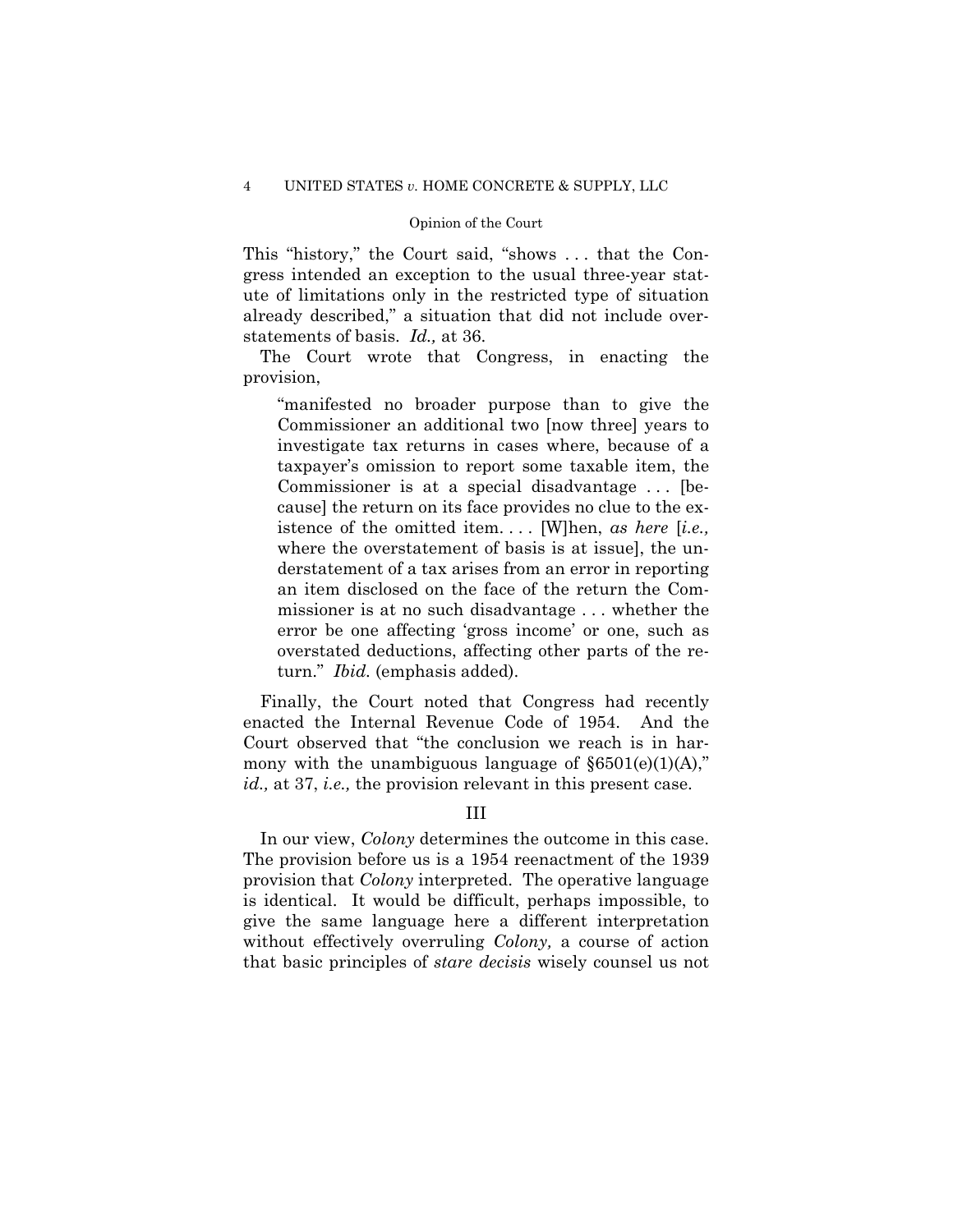to take. *John R. Sand & Gravel Co.* v. *United States*, 552 U. S. 130, 139 (2008) ("*[S]tare decisis* in respect to statutory interpretation has special force, for Congress remains free to alter what we have done" (internal quotation marks omitted)); *Patterson* v. *McLean Credit Union*, 491 U. S. 164, 172–173 (1989).

 ent interpretation than the one adopted in *Colony*. For The Government, in an effort to convince us to interpret the operative language before us differently, points to differences in other nearby parts of the 1954 Code. It suggests that these differences counsel in favor of a differexample, the Government points to a new provision,  $§6501(e)(1)(A)(i)$ , which says:

"In the case of a trade or business, the term 'gross income' means the total of the amounts received or accrued from the sale of goods or services (if such amounts are required to be shown on the return) prior to the diminution by the cost of such sales or services."

If the section's basic phrase "omi[ssion] from gross income" does not apply to overstatements of basis (which is what *Colony* held), then what need would there be for clause (i), which leads to the same result in a specific subset of cases?

And why, the Government adds, does a later paragraph, referring to gifts and estates, speak of a taxpayer who "omits . . . *items* includible in [the] gross estate"? See §6501(e)(2) (emphasis added). By speaking of "items" there does it not imply that omission of an "amount" covers more than omission of individual items—indeed that it includes overstatements of basis, which, after all, diminish the *amount* of the profit that should have been reported as gross income?

In our view, these points are too fragile to bear the significant argumentative weight the Government seeks to place upon them. For example, at least one plausible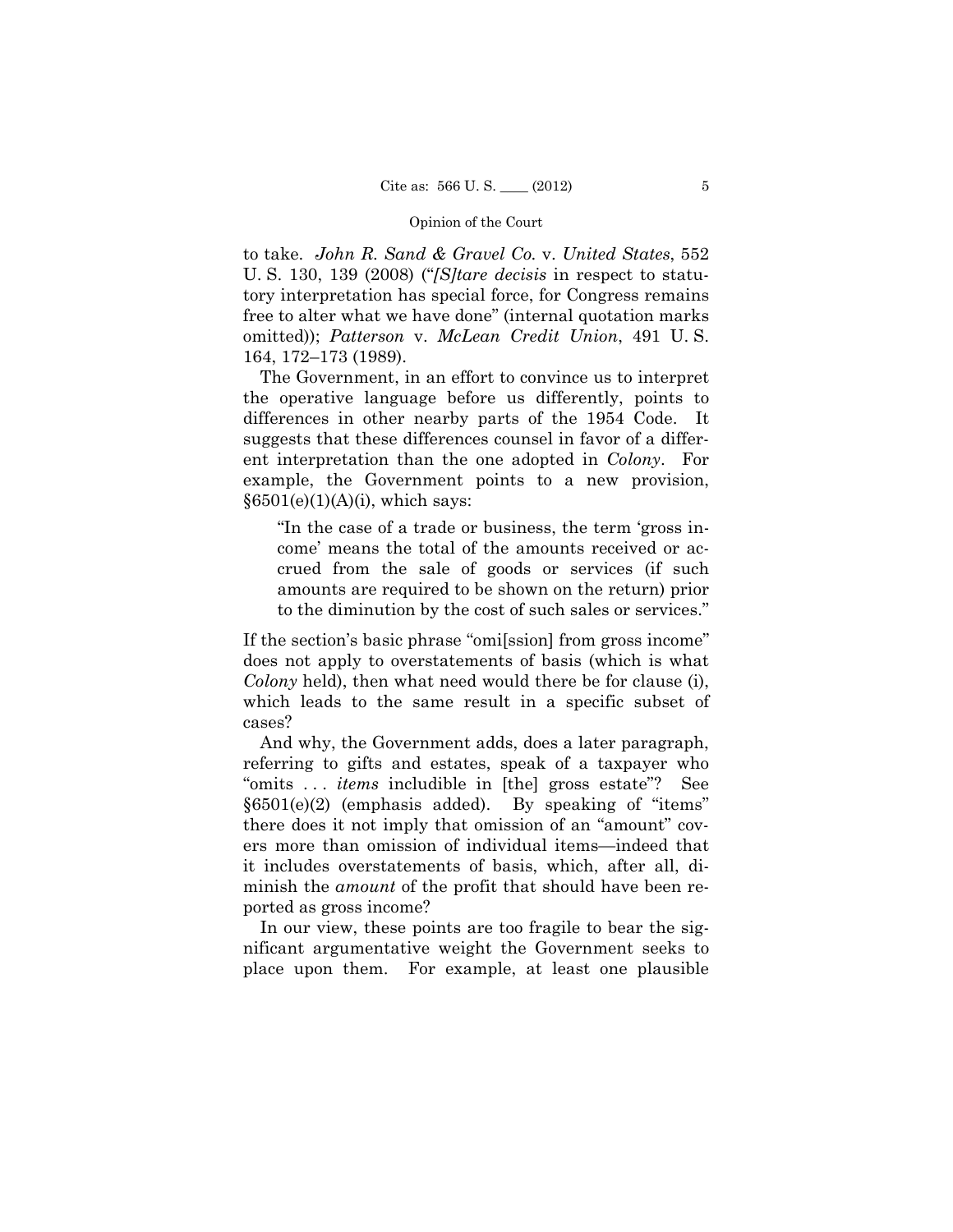reason why Congress might have added clause (i) has nothing to do with any desire to change the meaning of the general rule. Rather when Congress wrote the 1954 Code (prior to *Colony*), it did not yet know how the Court would interpret the provision's operative language. At least one lower court had decided that the provision did *not* apply to overstatements about the cost of goods that a business later sold. See *Uptegrove Lumber Co.* v. *Commissioner*, 204 F. 2d 570 (CA3 1953). But see *Reis* v. *Commissioner*, 142 F. 2d 900, 902–903 (CA6 1944). And Congress could well have wanted to ensure that, come what may in the Supreme Court, *Uptegrove*'s interpretation would remain the law where a "trade or business" was at issue.

 work to do. *TRW Inc.* v. *Andrews*, 534 U. S. 19, 31 (2001) (internal quotation marks omitted)). That provision also Nor does our interpretation leave clause (i) without (noting canon that statutes should be read to avoid making any provision "superfluous, void, or insignificant" explains how to calculate the denominator for purposes of determining whether a conceded omission amounts to 25% of "gross income." For example, it tells us that a merchant who fails to include \$10,000 of revenue from sold goods has not met the 25% test if total revenue is more than \$40,000, regardless of the cost paid by the merchant to acquire those goods. But without clause (i), the general statutory definition of "gross income" requires subtracting the cost from the sales price. See 26 U.S.C.  $\S\$ 61(a)(3), 1012. Under such a definition of "gross income," the calculation would take (1) *total revenue from sales,* \$40,000, minus (2) "*the cost of such sales,*" say, \$25,000. The \$10,000 of revenue would thus amount to 67% of the "gross income" of \$15,000. And the clause does this work in respect to omissions from gross income irrespective of our interpretation regarding overstatements of basis.

The Government's argument about subsection (e)(2)'s use of the word "item" instead of "amount" is yet weaker.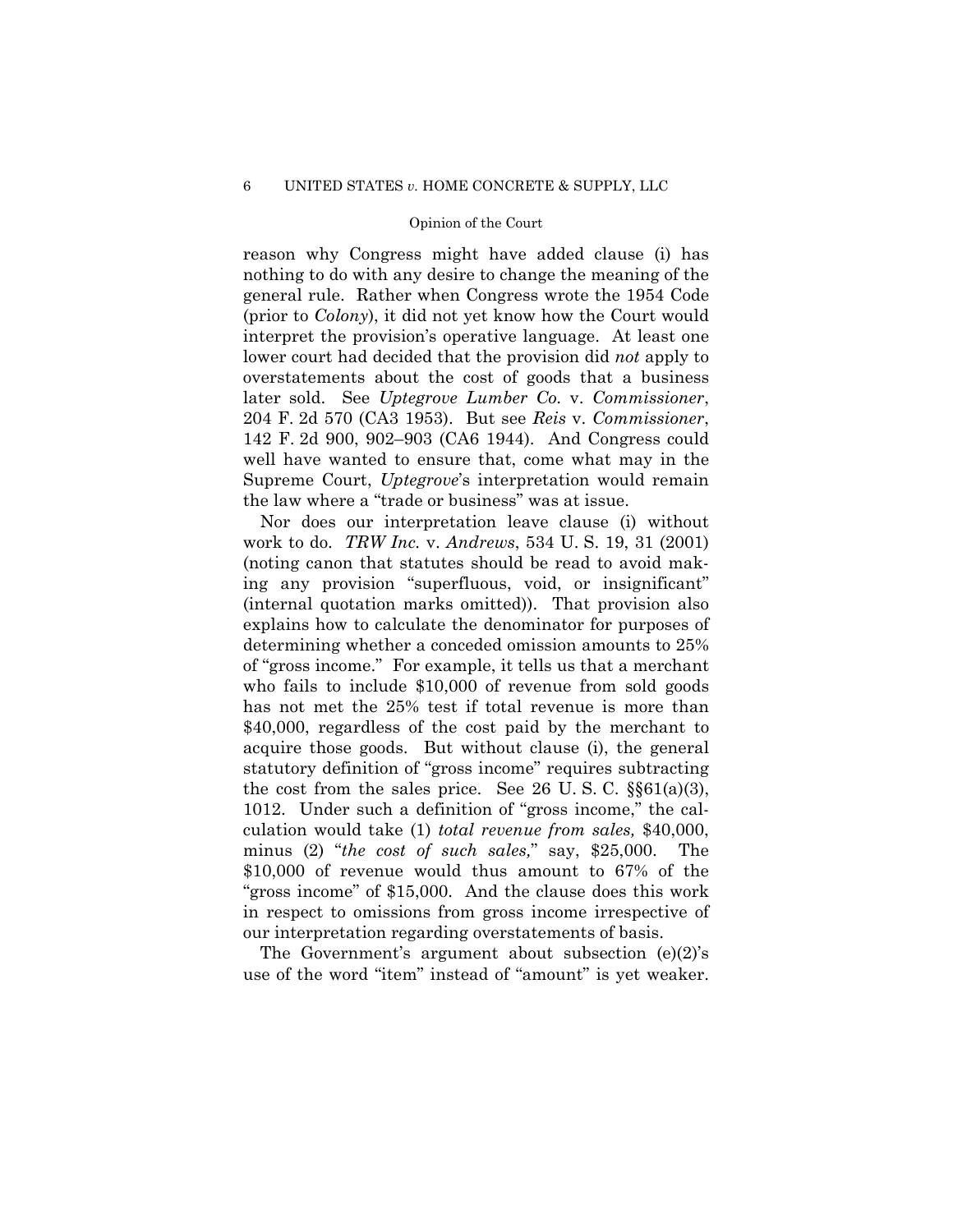The Court in *Colony* addressed a similar argument about the word "amount." It wrote:

"The Commissioner states that the draftsman's use of the word 'amount' (instead of, for example, 'item') suggests a concentration on the quantitative aspect of the error—that is whether or not gross income was understated by as much as 25%." 357 U. S., at 32.

But the Court, while recognizing the Commissioner's logic, rejected the argument (and the significance of the word "amount") as insufficient to prove the Commissioner's conclusion. And the addition of the word "item" in a different subsection similarly fails to exert an interpretive force sufficiently strong to affect our conclusion. The word's appearance in subsection (e)(2), we concede, is new. But to rely in the case before us on this solitary word change in a different subsection is like hoping that a new batboy will change the outcome of the World Series.

# IV

## A

Finally, the Government points to Treasury Regulation §301.6501(e)–1, which was promulgated in final form in December 2010. See 26 CFR §301.6501(e)–1 (2011). The regulation, as relevant here, departs from *Colony* and interprets the operative language of the statute in the Government's favor. The regulation says that "an understated amount of gross income resulting from an overstatement of unrecovered cost or other basis constitutes an omission from gross income."  $§301.6501(e) - 1(a)(1)(iii)$ . In the Government's view this new regulation in effect overturns *Colony*'s interpretation of this statute.

The Government points out that the Treasury Regulation constitutes "an agency's construction of a statute which it administers." *Chevron, U. S. A. Inc.* v. *Natural Resources Defense Council, Inc.*, 467 U. S. 837, 842 (1984).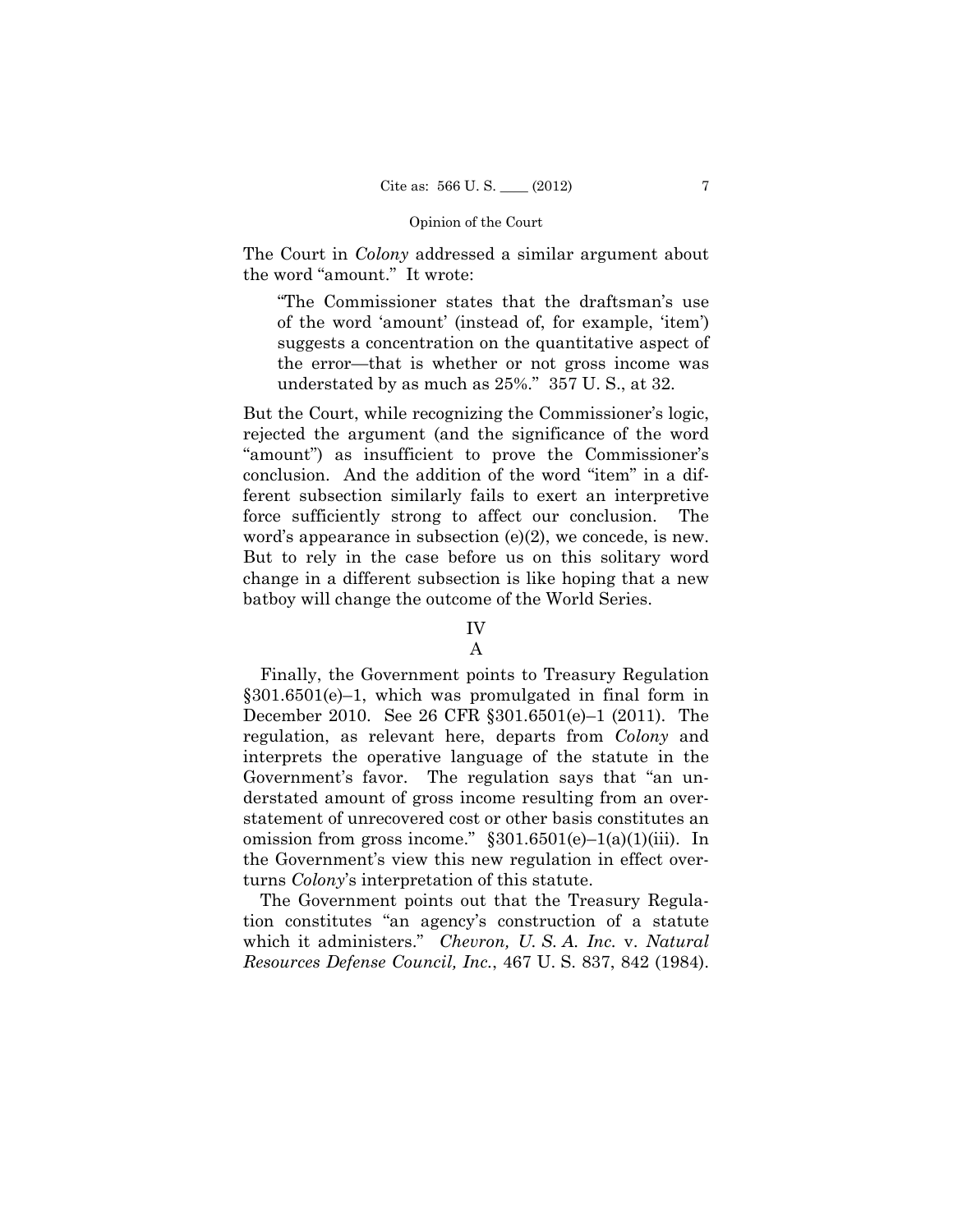## 8 UNITED STATES *v.* HOME CONCRETE & SUPPLY, LLC

## Opinion of BREYER, J.

See also *Mayo Foundation for Medical Ed. and Research* v. *United States*, 562 U. S. \_\_\_ (2011) (applying *Chevron* in the tax context). The Court has written that a "court's prior judicial construction of a statute trumps an agency construction otherwise entitled to *Chevron* deference only if the prior court decision holds that its construction follows from the *unambiguous* terms of the statute ...." *National Cable & Telecommunications Assn.* v. *Brand X Internet Services*, 545 U. S. 967, 982 (2005) (emphasis added). And, as the Government notes, in *Colony* itself the Court wrote that "it cannot be said that the language is unambiguous." 357 U. S., at 33. Hence, the Government concludes, *Colony* cannot govern the outcome in this case. The question, rather, is whether the agency's construction is a "permissible construction of the statute." *Chevron*, *supra*, at 843. And, since the Government argues that the regulation embodies a reasonable, hence permissible, construction of the statute, the Government believes it must win.

## B

We do not accept this argument. In our view, *Colony* has already interpreted the statute, and there is no longer any different construction that is consistent with *Colony*  and available for adoption by the agency.

# $\mathcal{C}$

The fatal flaw in the Government's contrary argument is that it overlooks the *reason why Brand X* held that a "prior judicial construction," unless reflecting an "unambiguous" statute, does not trump a different agency construction of that statute. 545 U. S., at 982. The Court reveals that reason when it points out that "it is for agencies, not courts, to fill statutory gaps." *Ibid.* The fact that a statute is unambiguous means that there is "no gap for the agency to fill" and thus "no room for agency discre-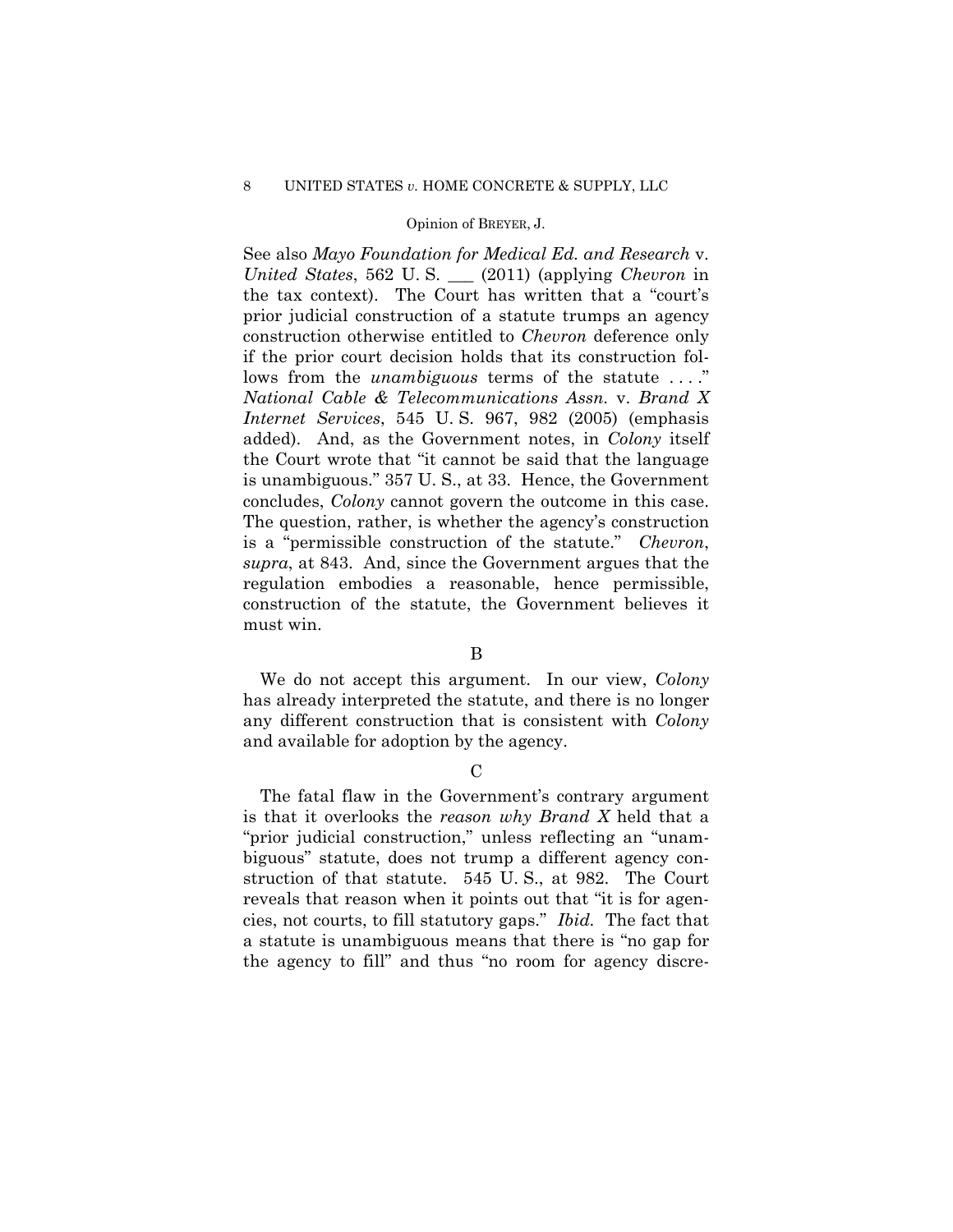#### Opinion of BREYER, J.

tion." *Id.,* at 982–983.

In so stating, the Court sought to encapsulate what earlier opinions, including *Chevron,* made clear. Those opinions identify the underlying interpretive problem as that of deciding whether, or when, a particular statute in effect delegates to an agency the power to fill a gap, thereby implicitly taking from a court the power to void a reasonable gap-filling interpretation. Thus, in *Chevron* the Court said that, when

"Congress has explicitly left a gap for the agency to fill, there is an express delegation of authority to the agency to elucidate a specific provision of the statute by regulation. . . . Sometimes the legislative delegation to an agency on a particular question is implicit rather than explicit. [But in either instance], a court may not substitute its own construction of a statutory provision for a reasonable interpretation made by the administrator of an agency." 467 U. S., at 843–844.

See also *United States* v. *Mead Corp.*, 533 U. S. 218, 229 (2001); *Smiley* v. *Citibank (South Dakota), N. A.*, 517 U. S. 735, 741 (1996); *INS* v. *Cardoza-Fonseca*, 480 U. S. 421, 448 (1987); *Morton* v. *Ruiz*, 415 U. S. 199, 231 (1974).

*Chevron* and later cases find in unambiguous language a clear sign that Congress did *not* delegate gap-filling authority to an agency; and they find in ambiguous language at least a presumptive indication that Congress did delegate that gap-filling authority. Thus, in *Chevron* the Court wrote that a statute's silence or ambiguity as to a particular issue means that Congress has not "directly addressed the precise question at issue" (thus likely delegating gap-filling power to the agency). 467 U. S., at 843. In *Mead* the Court, describing *Chevron,* explained:

"Congress . . . may not have expressly delegated authority or responsibility to implement a particular provision or fill a particular gap. Yet it can still be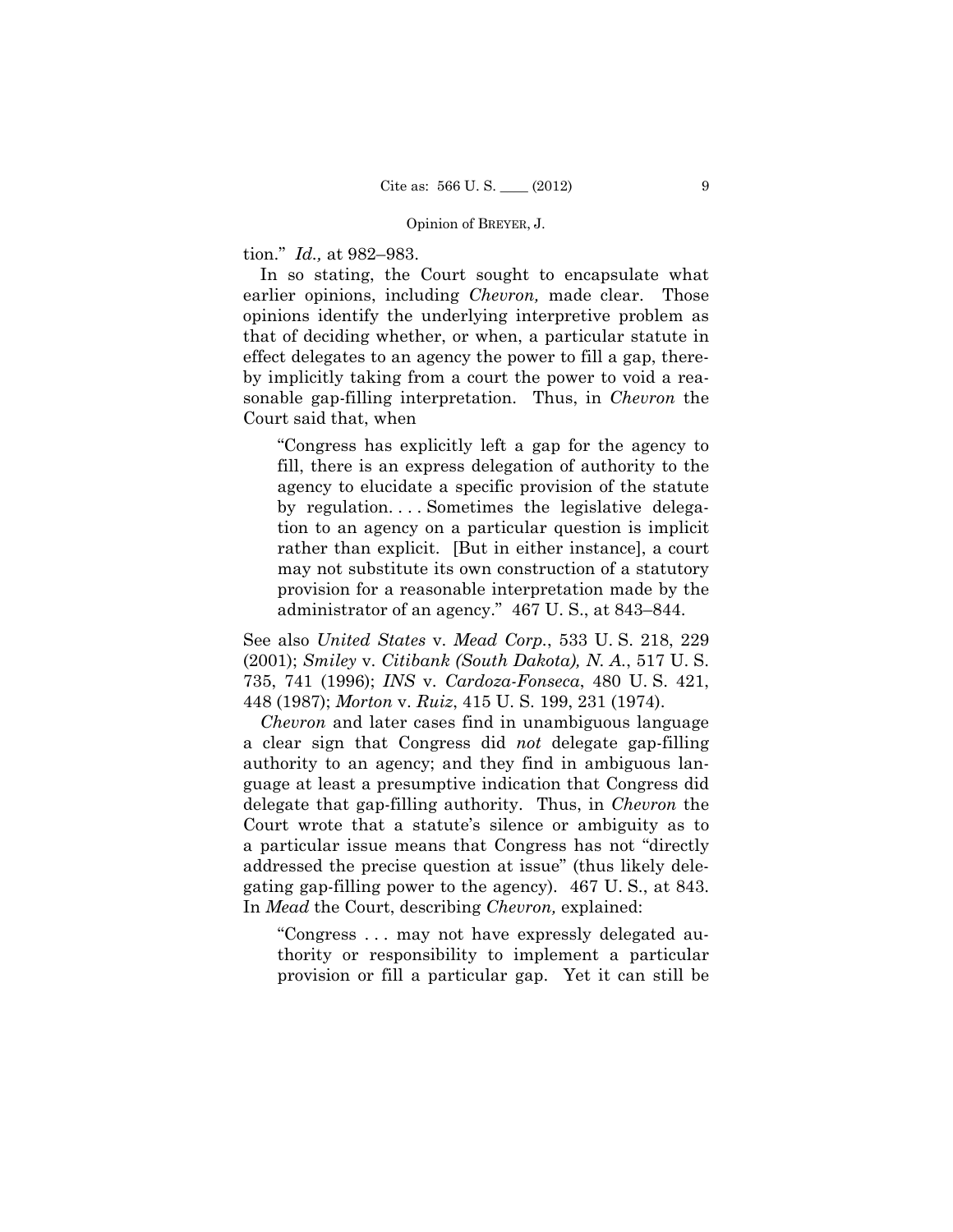#### Opinion of BREYER, J.

apparent from the agency's generally conferred authority and other statutory circumstances that Congress would expect the agency to be able to speak with the force of law when it addresses ambiguity in the statute or fills a space in the enacted law, even one about which Congress did not actually have an intent as to a particular result." 533 U. S., at 229 (internal quotation marks omitted).

*Chevron* added that "[i]f a court, *employing traditional tools of statutory construction,* ascertains that Congress had an intention on the precise question at issue, that intention is the law and must be given effect." 467 U. S., at 843, n. 9 (emphasis added).

As the Government points out, the Court in *Colony* stated that the statutory language at issue is not "unambiguous." 357 U. S., at 33. But the Court decided that case nearly 30 years before it decided *Chevron.* There is no reason to believe that the linguistic ambiguity noted by *Colony* reflects a post-*Chevron* conclusion that Congress had delegated gap-filling power to the agency. At the same time, there is every reason to believe that the Court thought that Congress had "directly spoken to the question at hand," and thus left "[no] gap for the agency to fill." *Chevron*, *supra,* at 842–843.

For one thing, the Court said that the taxpayer had the better side of the textual argument. *Colony*, 357 U. S., at 33. For another, its examination of legislative history led it to believe that Congress had decided the question definitively, leaving no room for the agency to reach a contrary result. It found in that history "persuasive indications" that Congress intended overstatements of basis to fall outside the statute's scope, and it said that it was satisfied that Congress "intended an exception . . . only in the restricted type of situation" it had already described. *Id.,* at 35–36. Further, it thought that the Commissioner's inter-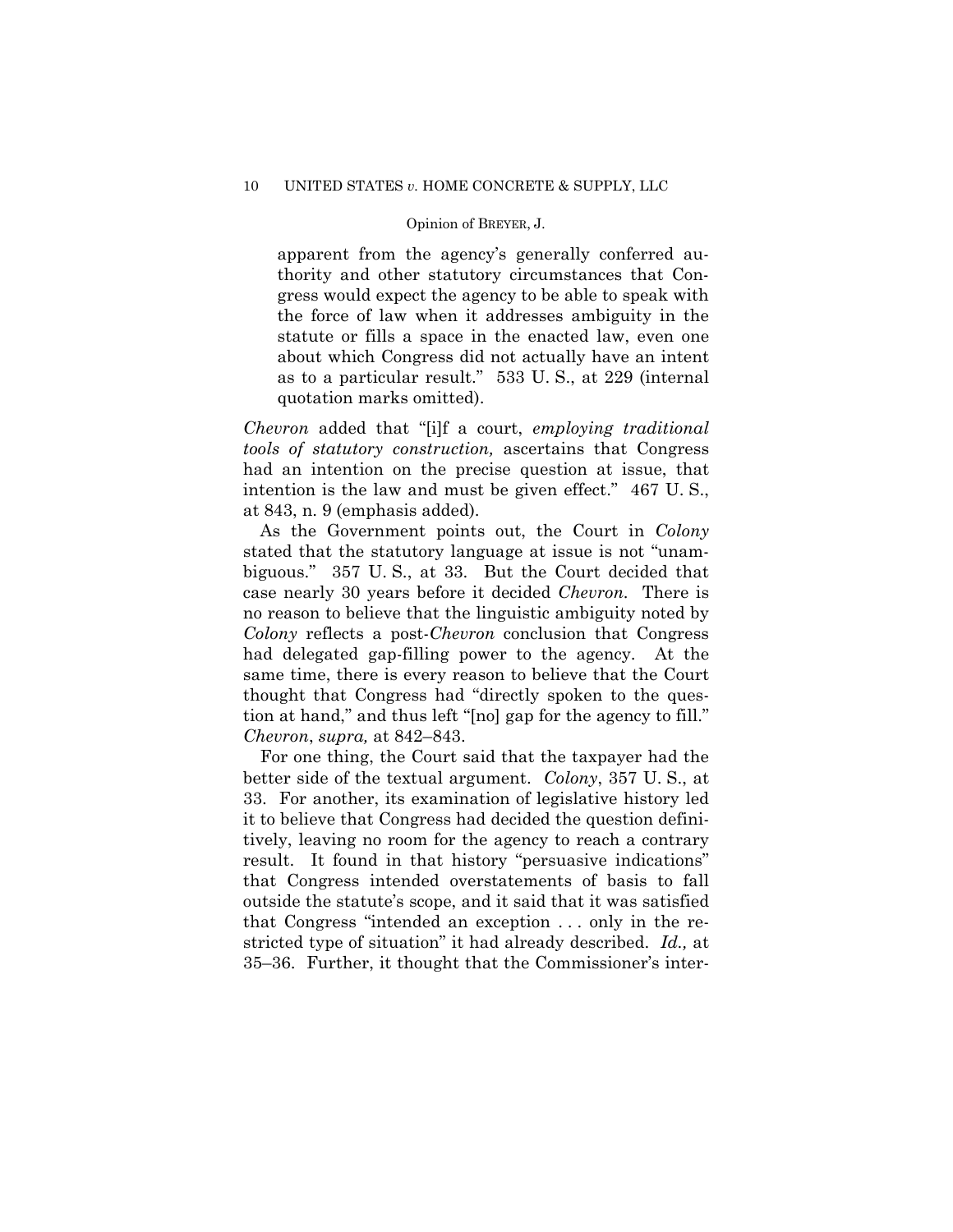#### Opinion of BREYER, J.

pretation (the interpretation once again advanced here) would "create a patent incongruity in the tax law." *Id.,* at 36–37. And it reached this conclusion despite the fact that, in the years leading up to *Colony*, the Commissioner had consistently advocated the opposite in the circuit courts. See, *e.g., Uptegrove*, 204 F. 2d 570; *Reis*, 142 F. 2d 900; *Goodenow* v. *Commisioner*, 238 F. 2d 20 (CA8 1956); *American Liberty Oil Co.* v. *Commissioner*, 1 T. C. 386 (1942). Cf. *Slaff* v. *Commisioner*, 220 F. 2d 65 (CA9 1955); *Davis* v. *Hightower*, 230 F. 2d 549 (CA5 1956). Thus, the Court was aware it was rejecting the expert opinion of the Commissioner of Internal Revenue. And finally, after completing its analysis, *Colony* found its interpretation of the 1939 Code "in harmony with the [now] unambiguous language" of the 1954 Code, which at a minimum suggests that the Court saw nothing in the 1954 Code as inconsistent with its conclusion. 357 U. S., at 37.

It may be that judges today would use other methods to determine whether Congress left a gap to fill. But that is beside the point. The question is whether the Court in *Colony* concluded that the statute left such a gap. And, in our view, the opinion (written by Justice Harlan for the Court) makes clear that it did not.

Given principles of *stare decisis,* we must follow that interpretation. And there being no gap to fill, the Government's gap-filling regulation cannot change *Colony'*s interpretation of the statute. We agree with the taxpayer that overstatements of basis, and the resulting understatement of gross income, do not trigger the extended limitations period of §6501(e)(1)(A). The Court of Appeals reached the same conclusion. See 634 F. 3d 249 (CA4 2011). And its judgment is affirmed.

*It is so ordered.*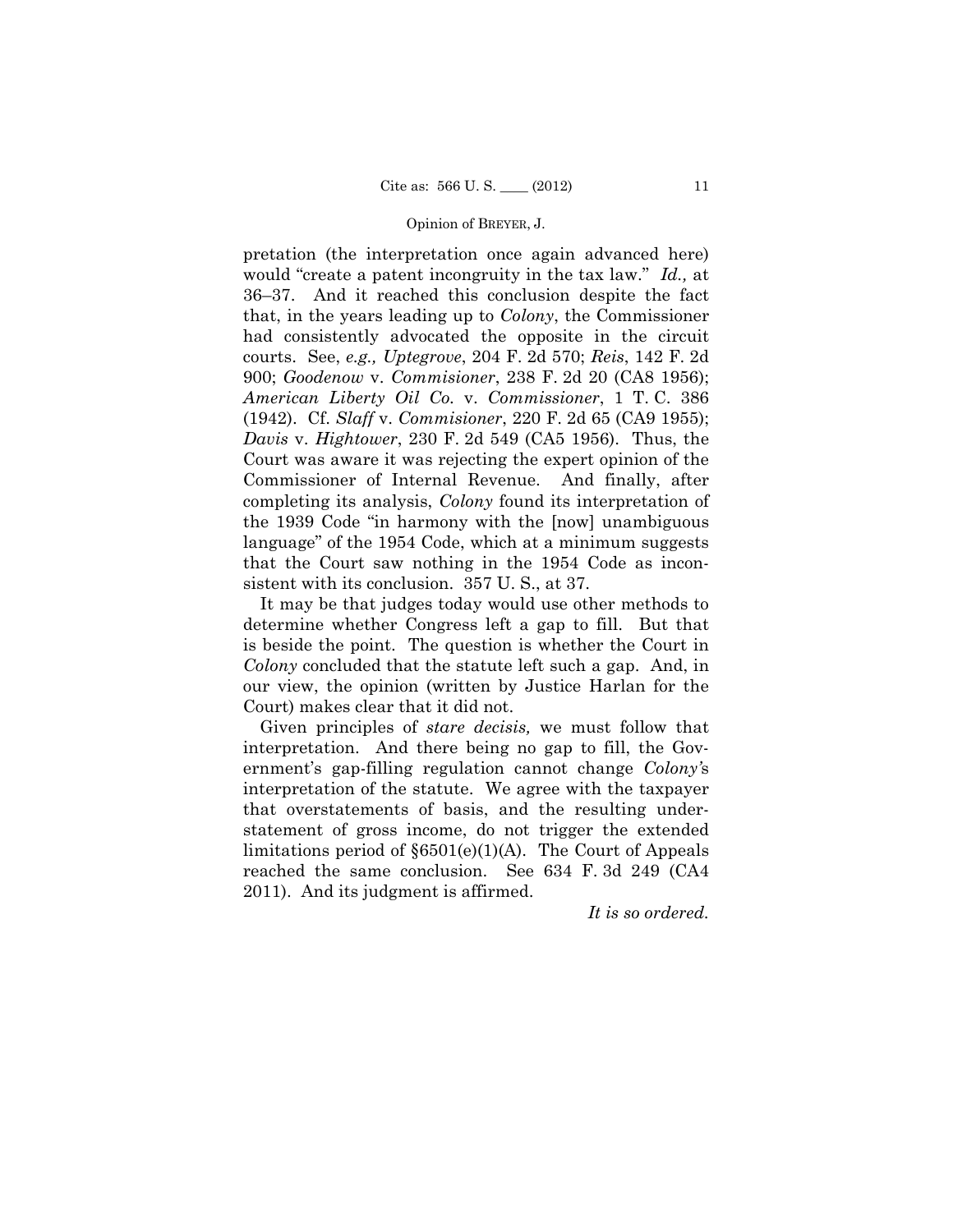### Appendix to opinion of the Court

## APPENDIX

We reproduce the applicable sections of the two relevant versions of the U. S. Code below. Section 6501 was amended and reorganized in 2010. See Hiring Incentives to Restore Employment Act, §513, 124 Stat. 111. But the parties agree that the amendments do not affect this case. We therefore have referred to, and reproduce here, the section as it appears in the 2000 edition of the U. S. Code.

Title 26 U. S. C. §275 (1940 ed.)

## "**Period of limitation upon assessment and collection.**

. . . . .

. . . . .

## **"(a) General rule.**

"The amount of income taxes imposed by this chapter shall be assessed within three years after the return was filed, and no proceeding in court without assessment for the collection of such taxes shall be begun after the expiration of such period.

## **"(c) Omission from gross income.**

"If the taxpayer omits from gross income an amount properly includible therein which is in excess of 25 per centum of the amount of gross income stated in the return, the tax may be assessed, or a proceeding in court for the collection of such tax may be begun without assessment, at any time within 5 years after the return was filed."

Title 26 U. S. C. §6501 (2000 ed.)

## **"Limitations on assessment and collection.**

## **"(a) General rule**

"Except as otherwise provided in this section, the amount of any tax imposed by this title shall be assessed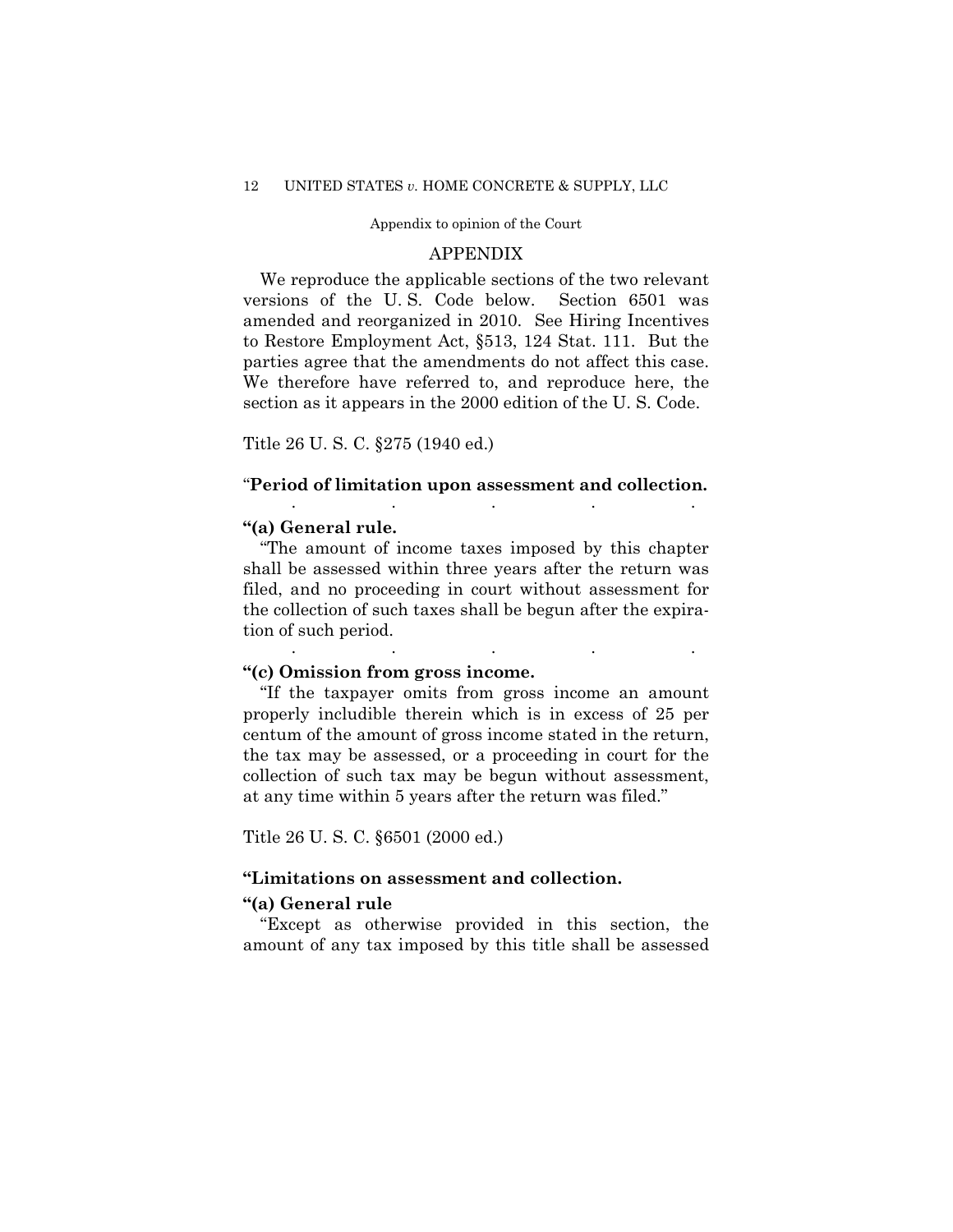#### Appendix to opinion of the Court

within 3 years after the return was filed (whether or not such return was filed on or after the date prescribed) or, if the tax is payable by stamp, at any time after such tax became due and before the expiration of 3 years after the date on which any part of such tax was paid, and no proceeding in court without assessment for the collection of such tax shall be begun after the expiration of such period. . . . . . . . .

## **"(e) Substantial omission of items**

"Except as otherwise provided in subsection (c)—

# **"(1) Income taxes**

"In the case of any tax imposed by subtitle A—

## **"(A) General rule**

"If the taxpayer omits from gross income an amount properly includible therein which is in excess of 25 percent of the amount of gross income stated in the return, the tax may be assessed, or a proceeding in court for the collection of such tax may be begun without assessment, at any time within 6 years after the return was filed. For purposes of this subparagraph—

"(i) In the case of a trade or business, the term 'gross income' means the total of the amounts received or accrued from the sale of goods or services (if such amounts are required to be shown on the return) prior to diminution by the cost of such sales or services; and

"(ii) In determining the amount omitted from gross income, there shall not be taken into account any amount which is omitted from gross income stated in the return if such amount is disclosed in the return, or in a statement attached to the return, in a manner adequate to apprise the Secretary of the nature and amount of such item.

. The simulation of the simulation of the simulation of the simulation of the simulation of the simulation of the simulation of the simulation of the simulation of the simulation of the simulation of the simulation of the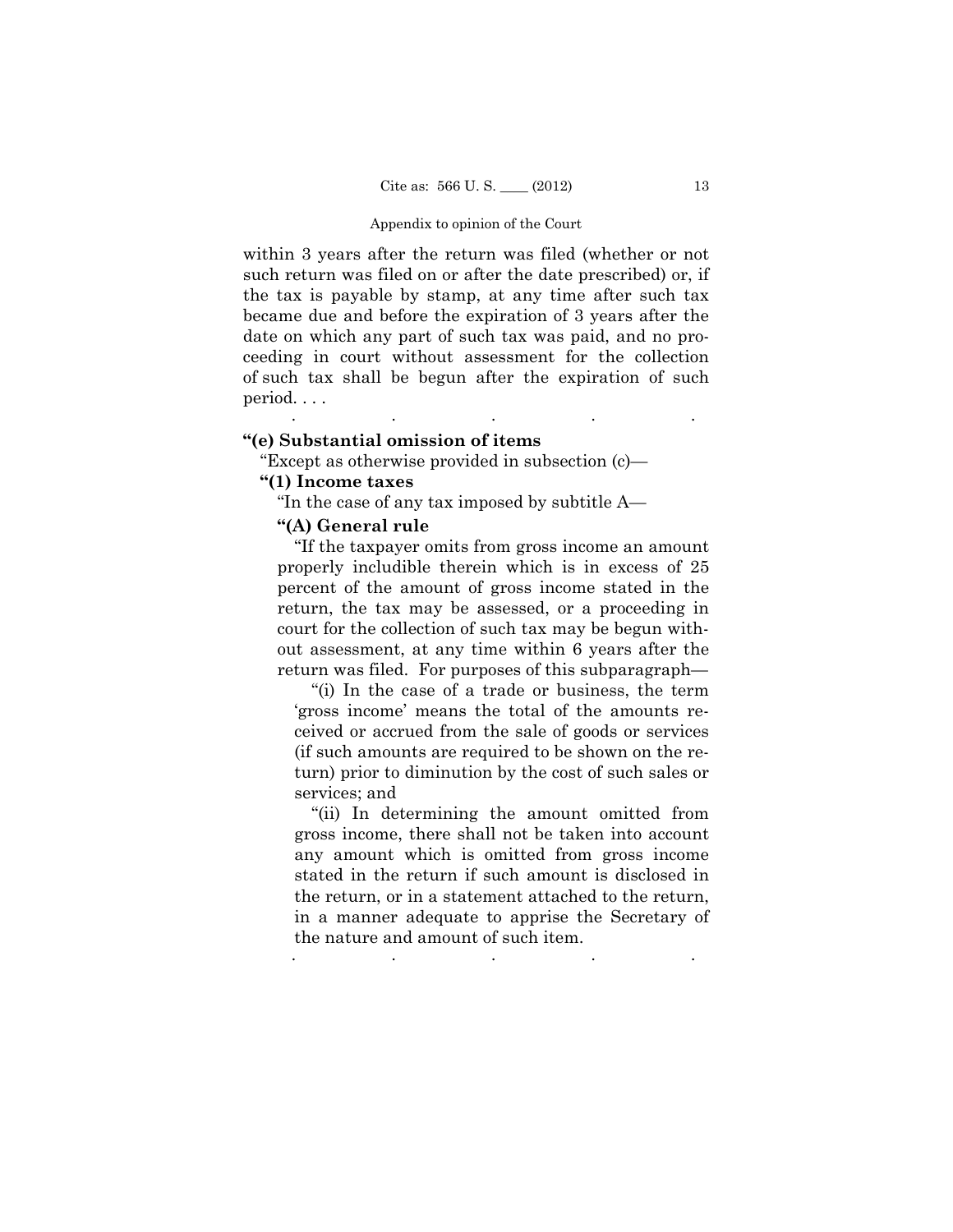## 14 UNITED STATES *v.* HOME CONCRETE & SUPPLY, LLC

Appendix to opinion of the Court

# **"(2) Estate and gift taxes**

 the gifts made during the period for which the return "In the case of a return of estate tax under chapter 11 or a return of gift tax under chapter 12, if the taxpayer omits from the gross estate or from the total amount of was filed items includible in such gross estate or such total gifts, as the case may be, as exceed in amount 25 percent of the gross estate stated in the return or the total amount of gifts stated in the return, the tax may be assessed, or a proceeding in court for the collection of such tax may be begun without assessment, at any time within 6 years after the return was filed. . . ."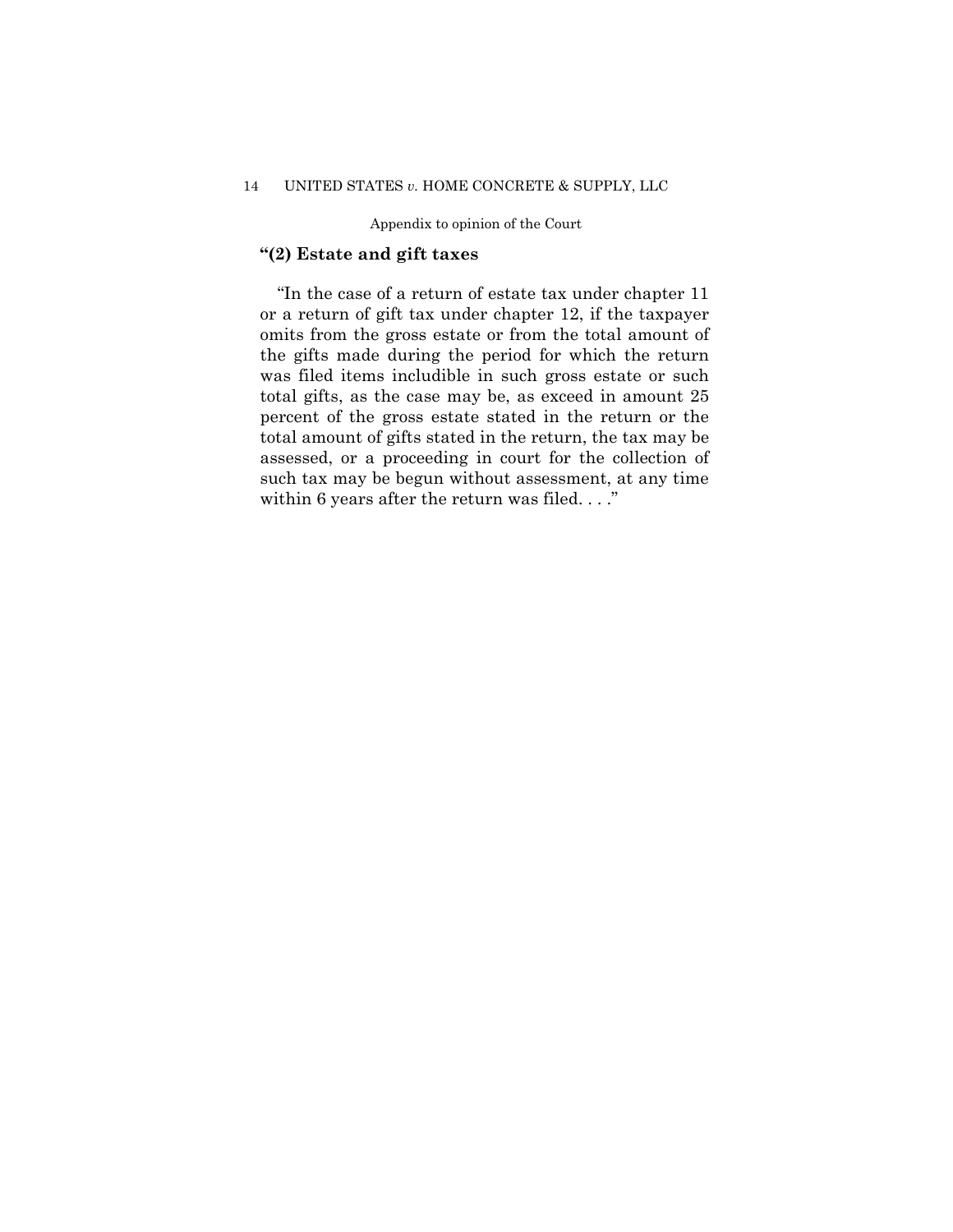## $\frac{1}{2}$  ,  $\frac{1}{2}$  ,  $\frac{1}{2}$  ,  $\frac{1}{2}$  ,  $\frac{1}{2}$  ,  $\frac{1}{2}$  ,  $\frac{1}{2}$ **SUPREME COURT OF THE UNITED STATES**

## $\frac{1}{2}$  ,  $\frac{1}{2}$  ,  $\frac{1}{2}$  ,  $\frac{1}{2}$  ,  $\frac{1}{2}$  ,  $\frac{1}{2}$ No. 11–139

# UNITED STATES, PETITIONER *v.* HOME CONCRETE & SUPPLY, LLC, ET AL.

# ON WRIT OF CERTIORARI TO THE UNITED STATES COURT OF APPEALS FOR THE FOURTH CIRCUIT

[April 25, 2012]

JUSTICE SCALIA, concurring in part and concurring in the judgment.

It would be reasonable, I think, to deny all precedential effect to *Colony, Inc.* v. *Commissioner*, 357 U. S. 28 (1958)—to overrule its holding as obviously contrary to our later law that agency resolutions of ambiguities are to be accorded deference. Because of justifiable taxpayer reliance I would not take that course—and neither does the Court's opinion, which says that "*Colony* determines the outcome in this case." *Ante*, at 4. That should be the end of the matter.

The plurality, however, goes on to address the Government's argument that Treasury Regulation §301.6501(e)–1 effectively overturned *Colony*. See 26 CFR §301.6501(e)–1 (2011). In my view, that cannot be: "Once a court has decided upon its *de novo* construction of the statute, there no longer is a different construction that is consistent with the court's holding and available for adoption by the agency." *National Cable & Telecommunications Assn.* v. *Brand X Internet Services*, 545 U. S. 967, 1018, n. 12 (2005) (SCALIA, J., dissenting) (citation and internal quotation marks omitted). That view, of course, did not carry the day in *Brand X*, and the Government quite reasonably relies on the *Brand X* majority's innovative pronouncement that a "court's prior judicial construction of a statute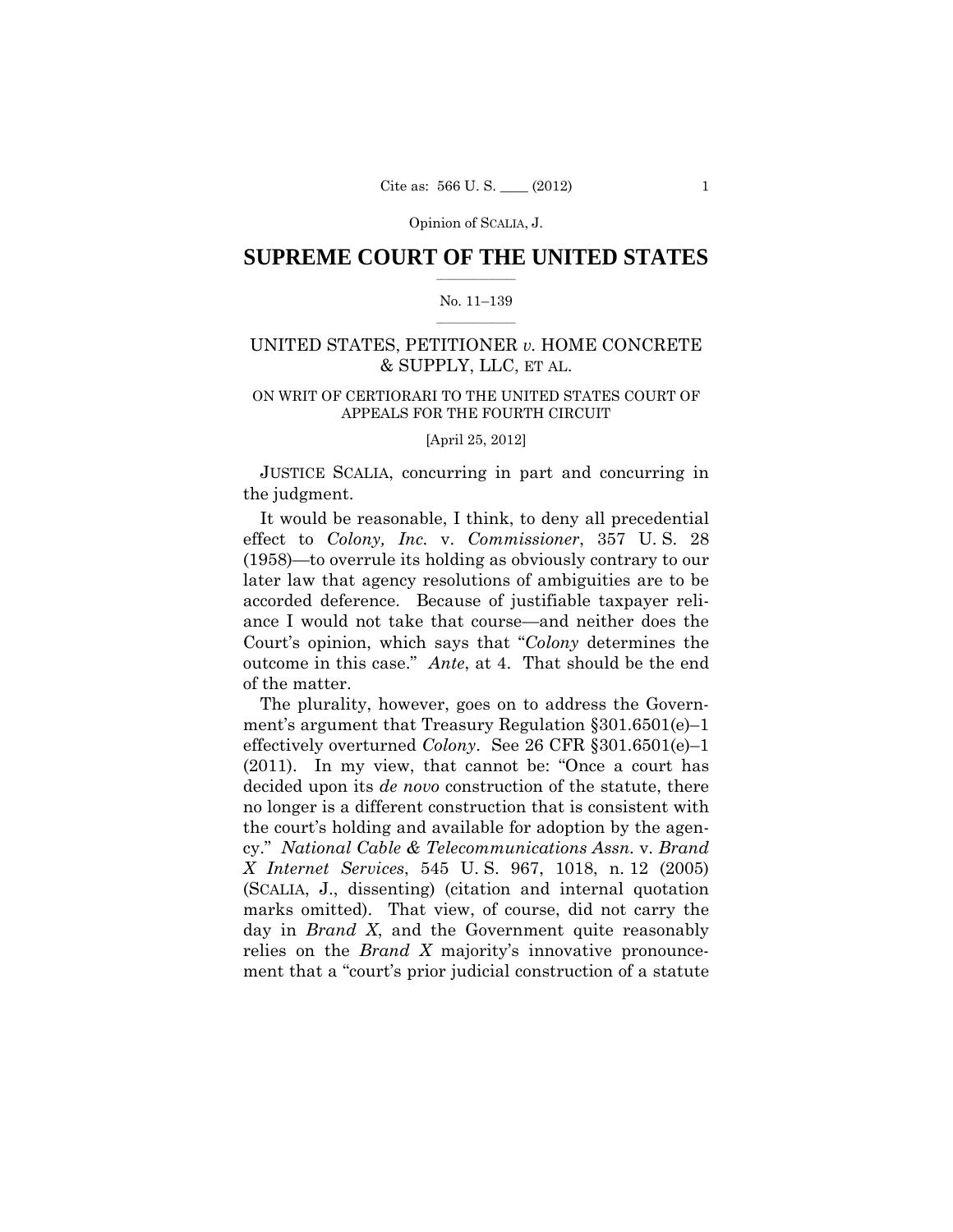trumps an agency construction otherwise entitled to *Chevron* deference only if the prior court decision holds that its construction follows from the unambiguous terms of the statute." *Id.*, at 982.

In cases decided pre-*Brand X*, the Court had no inkling that it *must* utter the magic words "ambiguous" or "unambiguous" in order to (poof !) expand or abridge executive power, and (poof !) enable or disable administrative contradiction of the Supreme Court. Indeed, the Court was unaware of even the utility (much less the necessity) of making the ambiguous/nonambiguous determination in cases decided pre-*Chevron*, before that opinion made the so-called "Step 1" determination of ambiguity *vel non* a customary (though hardly mandatory1) part of judicialreview analysis. For many of those earlier cases, therefore, it will be incredibly difficult to determine whether the decision purported to be giving meaning to an ambiguous, or rather an unambiguous, statute.

Thus, one would have thought that the *Brand X* majority would breathe a sigh of relief in the present case, involving a pre-*Chevron* opinion that (*mirabile dictu*) makes it *inescapably clear* that the Court thought the statute ambiguous: "It *cannot* be said that the language is *unambiguous*." *Colony*, *supra*, at 33 (emphasis added). As today's plurality opinion explains, *Colony* "said that the taxpayer had the *better* side of the textual argument," *ante*, at 10 (emphasis added)—not what *Brand X* requires

——————

 <sup>1</sup> "Step 1" has never been an essential part of *Chevron* analysis. Whether a particular statute is ambiguous makes no difference if the interpretation adopted by the agency is clearly reasonable—and it would be a waste of time to conduct that inquiry. See *Entergy Corp.* v. *Riverkeeper, Inc.*, 556 U. S. 208, 218, and n. 4 (2009). The same would be true if the agency interpretation is clearly beyond the scope of any conceivable ambiguity. It does not matter whether the word "yellow" is ambiguous when the agency has interpreted it to mean "purple." See Stephenson & Vermeule, *Chevron* Has Only One Step, 95 Va. L. Rev. 597, 599 (2009).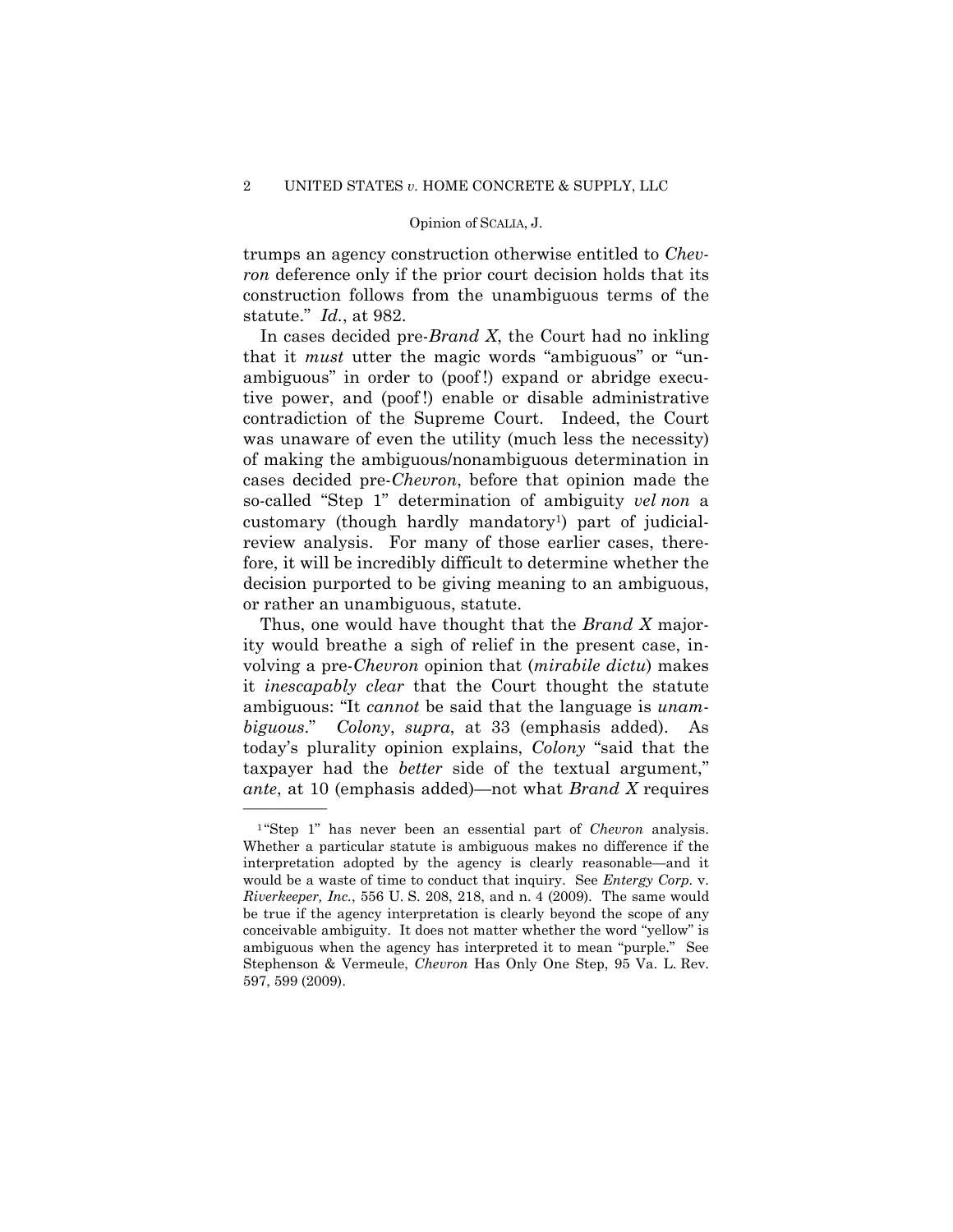to foreclose administrative revision of our decisions: "the *only permissible* reading of the statute." 545 U. S., at 984. Thus, having decided to stand by *Colony* and to stand by *Brand X* as well, the plurality should have found—in order to reach the decision it did—that the Treasury Department's current interpretation was unreasonable.

Instead of doing what *Brand X* would require, however, the plurality manages to sustain the justifiable reliance of taxpayers by revising *yet again* the meaning of *Chevron* and revising it *yet again* in a direction that will create confusion and uncertainty. See *United States* v. *Mead Corp.*, 533 U. S. 218, 245–246 (2001) (SCALIA, J., dissenting); Bressman, How *Mead* Has Muddled Judicial Review of Agency Action, 58 Vand. L. Rev. 1443, 1457–1475 (2005). Of course there is no doubt that, with regard to the Internal Revenue Code, the Treasury Department satisfies the *Mead* requirement of some indication "that Congress delegated authority to the agency generally to make rules carrying the force of law." 533 U. S., at 226– 227. We have given *Chevron* deference to a Treasury Regulation before. See *Mayo Foundation for Medical Ed. and Research* v. *United States*, 562 U. S. \_\_\_, \_\_\_ (2011) (slip op., at 11–12). But in order to evade *Brand X* and yet reaffirm *Colony*, the plurality would add yet another lopsided story to the ugly and improbable structure that our law of administrative review has become: To trigger the *Brand X* power of an authorized "gap-filling" agency to give content to an ambiguous text, a pre-*Chevron* determination that language is ambiguous does not alone suffice; the pre-*Chevron* Court must in addition have found that Congress wanted *the particular ambiguity in question* to be resolved by the agency. And here, today's plurality opinion finds, "[t]here is no reason to believe that the linguistic ambiguity noted by *Colony* reflects a post-*Chevron* conclusion that Congress had delegated gapfilling power to the agency." *Ante,* at 10. The notion,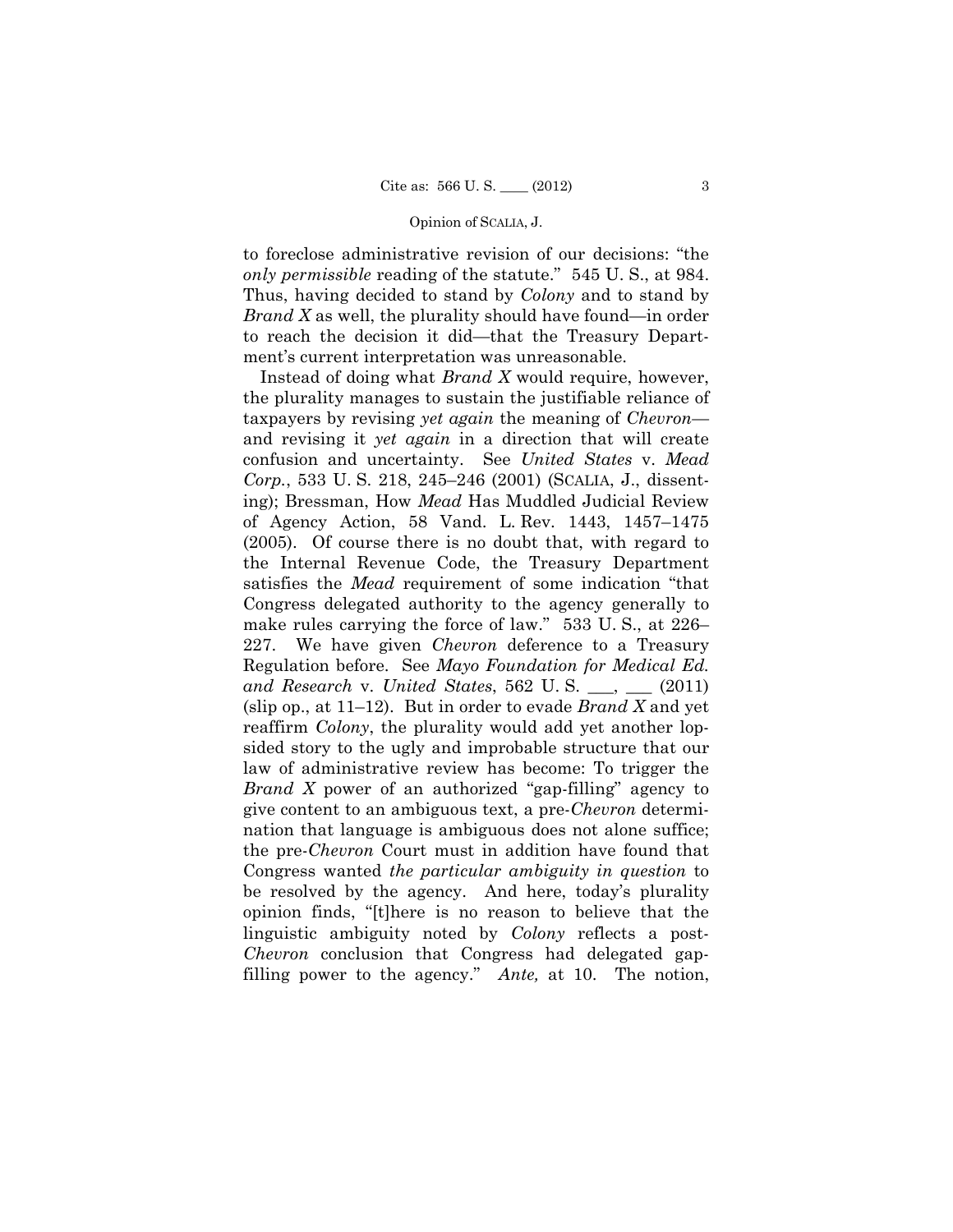seemingly, is that post-*Chevron* a finding of ambiguity is accompanied by a finding of agency authority to resolve the ambiguity, but pre-*Chevron* that was not so. The premise is false. Post-*Chevron* cases do not "conclude" that Congress wanted the particular ambiguity resolved by the agency; that is simply the *legal effect* of ambiguity—a legal effect that should obtain whenever the language is in fact (as *Colony* found) ambiguous.

 the Court's interpretation of the statute would be the law. Does the plurality feel that it ought not give effect to *Colony*'s determination of ambiguity because the Court did not know, in that era, the importance of that determination—that it would empower the agency to (in effect) revise the Court's determination of statutory meaning? But as I suggested earlier, that was an ignorance which all of our cases shared not just pre-*Chevron*, but pre-*Brand X.* Before then it did not really matter whether the Court was resolving an ambiguity or setting forth the statute's clear meaning. The opinion might (or might not) advert to that point in the course of its analysis, but either way So it is no small number of still-authoritative cases that today's plurality opinion would exile to the Land of Uncertainty.

 . . . makes clear that it did not." *Ante,* at 11. How does the Perhaps sensing the fragility of its new approach, the plurality opinion then pivots (as the *à la mode* vernacular has it)—from focusing on whether *Colony* concluded that there was gap-filling authority to focusing on whether *Colony* concluded that there was any gap to be filled: "The question is whether the Court in *Colony* concluded that the statute left such a gap. And, in our view, the opinion plurality know this? Because Justice Harlan's opinion "said that the taxpayer had the better side of the textual argument"; because it found that legislative history indicated "that Congress intended overstatements of basis to fall outside the statute's scope"; because it concluded that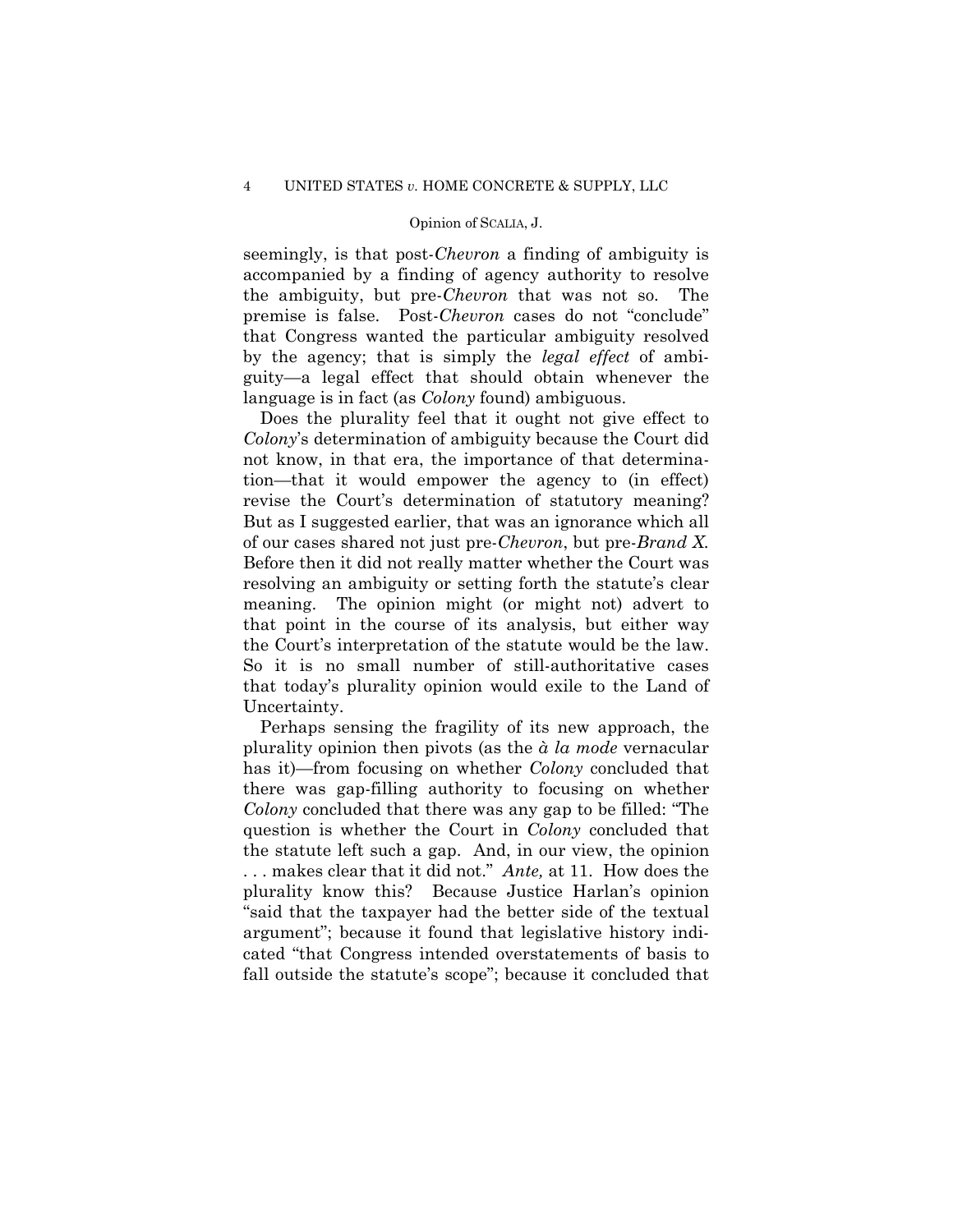the Commissioner's interpretation would "create a patent incongruity in the tax law"; and because it found its interpretation "in harmony with the [now] unambiguous language" of the 1954 Code. *Ante,* at 10–11 (internal quotation marks omitted). But these are the sorts of arguments that courts *always* use in *resolving* ambiguities. They do not prove that no ambiguity existed, unless one believes that an ambiguity resolved is an ambiguity that never existed in the first place. *Colony* said unambiguously that the text was ambiguous, and that should be an end of the matter—unless one wants simply to deny *stare decisis*  effect to *Colony* as a pre-*Chevron* decision.

Rather than making our judicial-review jurisprudence curiouser and curiouser, the Court should abandon the opinion that produces these contortions, *Brand X.* I join the judgment announced by the Court because it is indisputable that *Colony* resolved the construction of the statutory language at issue here, and that construction must therefore control. And I join the Court's opinion except for Part IV–C.

\* \* \*

I must add a word about the peroration of the dissent, which asserts that "[o]ur legal system presumes there will be continuing dialogue among the three branches of Government on questions of statutory interpretation and application," and that the "constructive discourse," "'convers[ations],'" and "instructive exchanges" would be "foreclosed by an insistence on adhering to earlier interpretations of a statute even in light of new, relevant statutory amendments." *Post*, at 7–8 (opinion of KENNEDY, J.). This passage is reminiscent of Professor K. C. Davis's vision that administrative procedure is developed by "a partnership between legislators and judges," who "working [as] partners produce better law than legislators alone could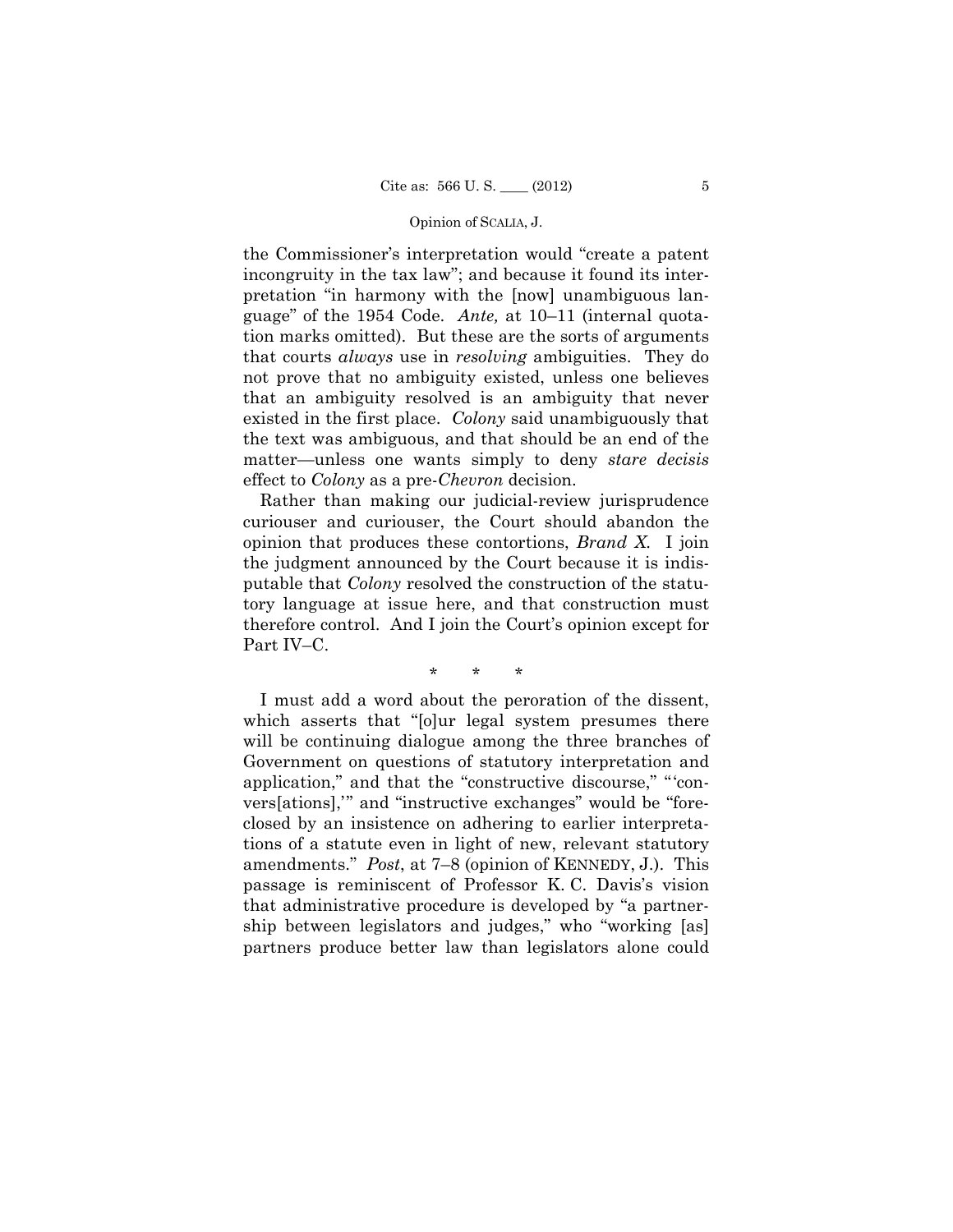possibly produce."2 That romantic, judge-empowering image was obliterated by this Court in *Vermont Yankee Nuclear Power Corp.* v. *Natural Resources Defense Council*, *Inc.,* 435 U. S. 519 (1978), which held that Congress prescribes and we obey, with no discretion to add to the administrative procedures that Congress has created. It seems to me that the dissent's vision of a troika partnership (legislative-executive-judicial) is a similar mirage. The discourse, conversation, and exchange that the dissent perceives is peculiarly one-sided. Congress prescribes; and where Congress's prescription is ambiguous the Executive can (within the scope of the ambiguity) clarify that prescription; and if the product is constitutional the courts obey. I hardly think it amounts to a "discourse" that Congress or (as this Court would allow in its *Brand X* decision) the Executive can change its prescription so as to render our prior holding irrelevant. What is needed for the system to work is that Congress, the Executive, and the private parties subject to their dispositions, be able to predict the meaning that the courts will give to their instructions. That goal would be obstructed if the judicially established meaning of a technical legal term used in a very specific context could be overturned on the basis of statutory indications as feeble as those asserted here.

——————

<sup>2</sup> 1 K. Davis, Administrative Law Treatise §2.17, p. 138 (1978).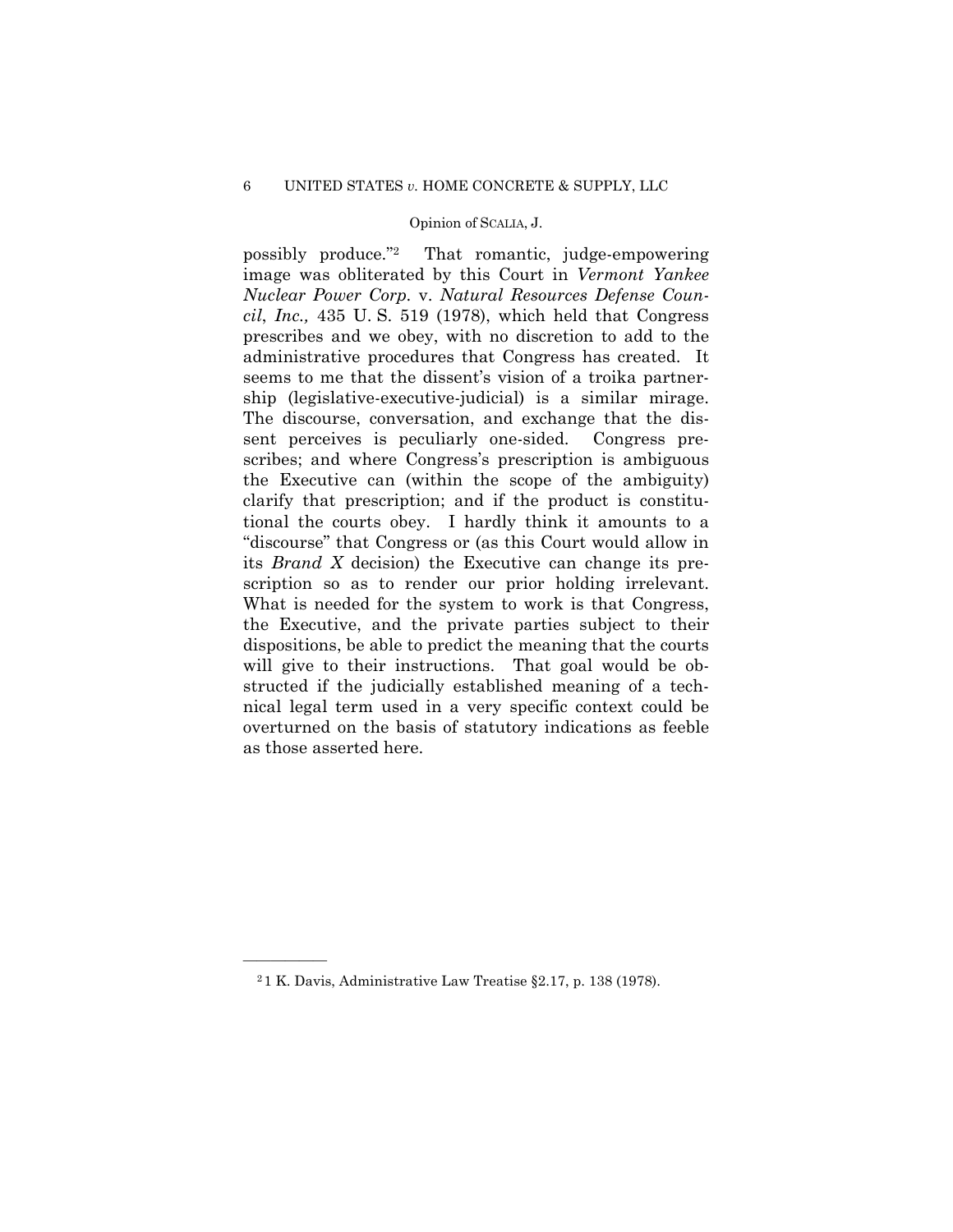## $\frac{1}{2}$  ,  $\frac{1}{2}$  ,  $\frac{1}{2}$  ,  $\frac{1}{2}$  ,  $\frac{1}{2}$  ,  $\frac{1}{2}$  ,  $\frac{1}{2}$ **SUPREME COURT OF THE UNITED STATES**

## $\frac{1}{2}$  ,  $\frac{1}{2}$  ,  $\frac{1}{2}$  ,  $\frac{1}{2}$  ,  $\frac{1}{2}$  ,  $\frac{1}{2}$ No. 11–139

# UNITED STATES, PETITIONER *v.* HOME CONCRETE & SUPPLY, LLC, ET AL.

# ON WRIT OF CERTIORARI TO THE UNITED STATES COURT OF APPEALS FOR THE FOURTH CIRCUIT

[April 25, 2012]

JUSTICE KENNEDY, with whom JUSTICE GINSBURG, JUSTICE SOTOMAYOR, and JUSTICE KAGAN join, dissenting.

This case involves a provision of the Internal Revenue Code establishing an extended statute of limitations for tax assessment in cases where substantial income has been omitted from a tax return. See 26 U. S. C.  $§6501(e)(1)(A)$  (2006 ed., Supp. IV). The Treasury Department has determined that taxpayers omit income under this section not only when they fail to report a sale of property but also when they overstate their basis in the property sold. See Treas. Reg.  $\S 301.6501(e) - 1$ , 26 CFR  $§301.6501(e)-1(2011)$ . The question is whether this otherwise reasonable interpretation is foreclosed by the Court's contrary reading of an earlier version of the statute in *Colony, Inc.* v. *Commissioner*, 357 U. S. 28 (1958).

In *Colony* there was no need to decide whether the meaning of the provision changed when Congress reenacted it as part of the 1954 revision of the Tax Code. Although the main text of the statute remained the same, Congress added new provisions leading to the permissible conclusion that it would have a different meaning going forward. The *Colony* decision reserved judgment on this issue. In my view, the amended statute leaves room for the Department's reading. A summary of the reasons for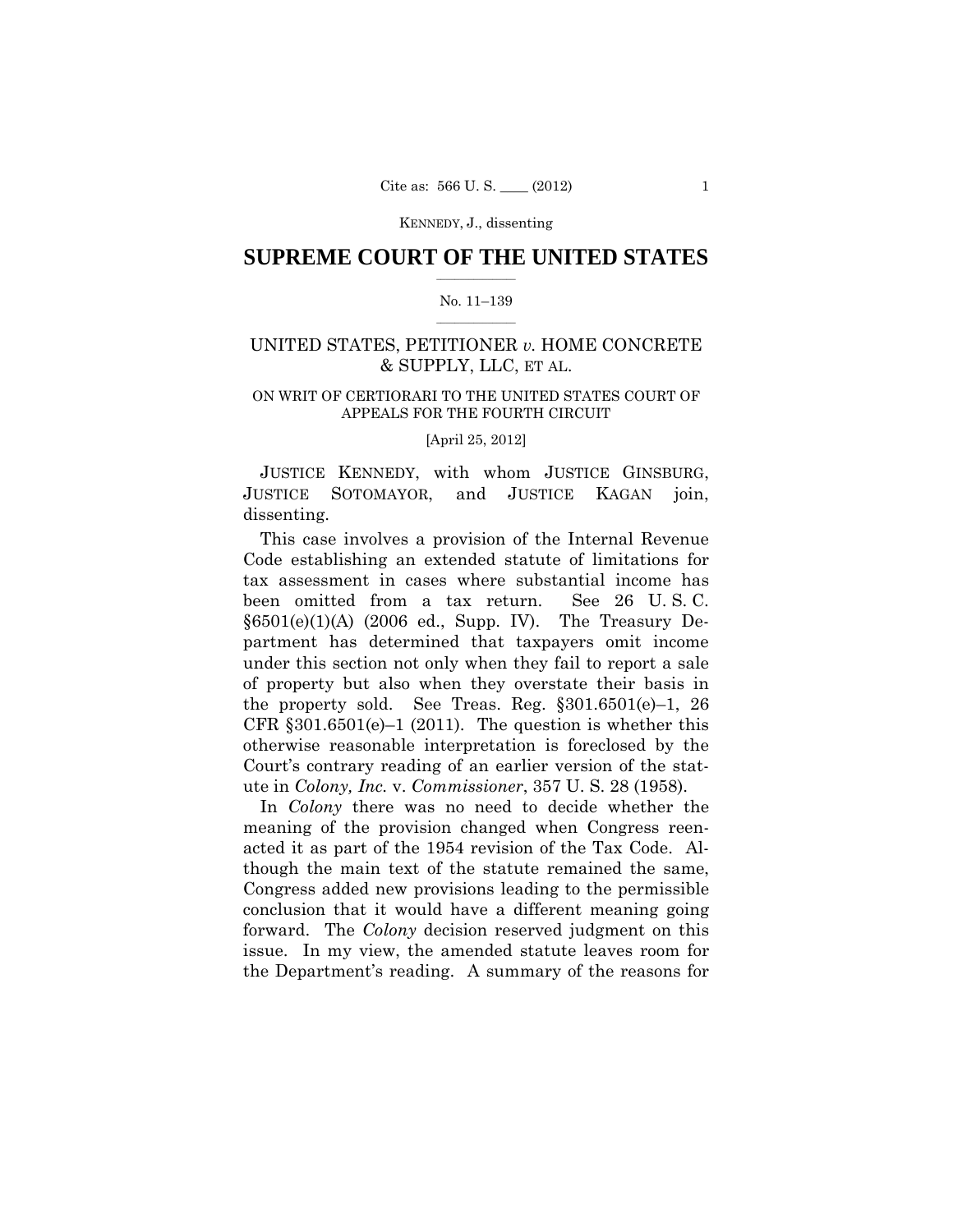concluding the Department's interpretation is permissible, and for this respectful dissent, now follows.

## I

The statute at issue in *Colony*, 26 U. S. C. §275(c) (1940 ed.), was enacted as part of the Internal Revenue Code of 1939. It provided for a longer period of limitations if the Government assessed income taxes against a taxpayer who had "omit[ted] from gross income an amount . . . in excess of 25 per centum of the amount of gross income stated in the return."

 income and could trigger the extended limitations period. There was disagreement in the courts about the meaning of this provision in the statute as first enacted. The Tax Court of the United States, and the United States Court of Appeals for the Sixth Circuit, held that an overstatement of basis constituted an omission from gross See, *e.g., Reis* v. *Commissioner*, 142 F. 2d 900, 902–903 (1944); *American Liberty Oil Co.* v. *Commissioner*, 1 T. C. 386 (1942). The United States Court of Appeals for the Third Circuit came to the opposite conclusion in a case where a corporation misreported its income after inflating the cost of goods it sold from inventory. See *Uptegrove Lumber Co.* v. *Commissioner*, 204 F. 2d 570, 571–573 (1953). In the Third Circuit's view there could be an omission only where the taxpayer had left an entire "item of gain out of his computation of gross income." *Id.*, at 571. In the *Colony* decision, issued in 1958, this Court resolved that dispute against the Government. Acknowledging that "it cannot be said that the language is unambiguous," 357 U. S., at 33, and relying in large part on the legislative history of the 1939 Code, the Court concluded that the mere overstatement of basis did not constitute an omission from gross income under §275(c).

If the Government is to prevail in the instant case the regulation in question must be a proper implementation of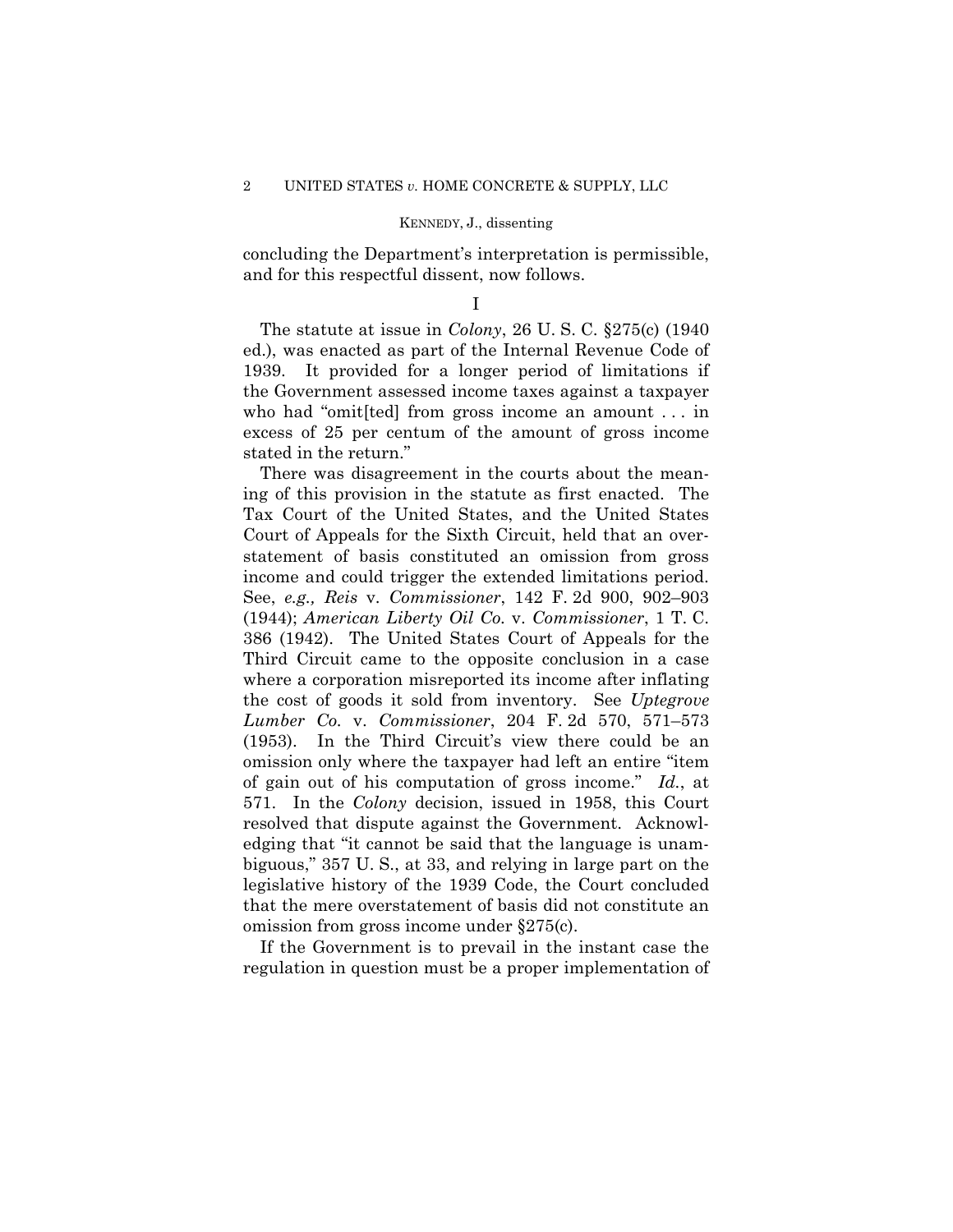the same language the Court considered in *Colony;* but the statutory interpretation issue here cannot be resolved, and the *Colony* decision cannot be deemed controlling, without first considering the inferences that should be drawn from added statutory text. The additional language was not part of the statute that governed the taxpayer's liability in *Colony*, and the Court did not consider it in that case. Congress revised the Internal Revenue Code in 1954, several years before *Colony* was decided but after the tax years in question in that case. Although the interpretation adopted by the Court in *Colony* can be a proper beginning point for the interpretation of the revised statute, it ought not to be the end.

The central language of the new provision remained the same as the old, with the longer period of limitations still applicable where a taxpayer had "omit[ted] from gross income an amount ... in excess of 25 per[cent] of the amount of gross income stated in the return." In *Colony*, however, the Court left open whether Congress had nonetheless "manifested an intention to clarify or to change the 1939 Code." *Id.*, at 37. The 1954 revisions, of course, could not provide a direct response to *Colony*, which had not yet been decided. But there were indications that, whatever the earlier version of the statute had meant, Congress expected that the overstatement of basis would be considered an omission from gross income as a general rule going forward.

For example, the new law created a special exception for businesses by defining their gross income to be "the total of the amounts received or accrued from the sale of goods or services" without factoring in "the cost of such sales or services." 26 U.S.C.  $$6501(e)(1)(A)(i)$  (1958 ed.) (currently  $\S6501(e)(1)(B)(i)$  (2006 ed., Supp. IV)). The principal purpose of this provision, perhaps motivated by the facts in the Third Circuit's *Uptegrove* decision, seems to have been to ensure that the extended statute of limitations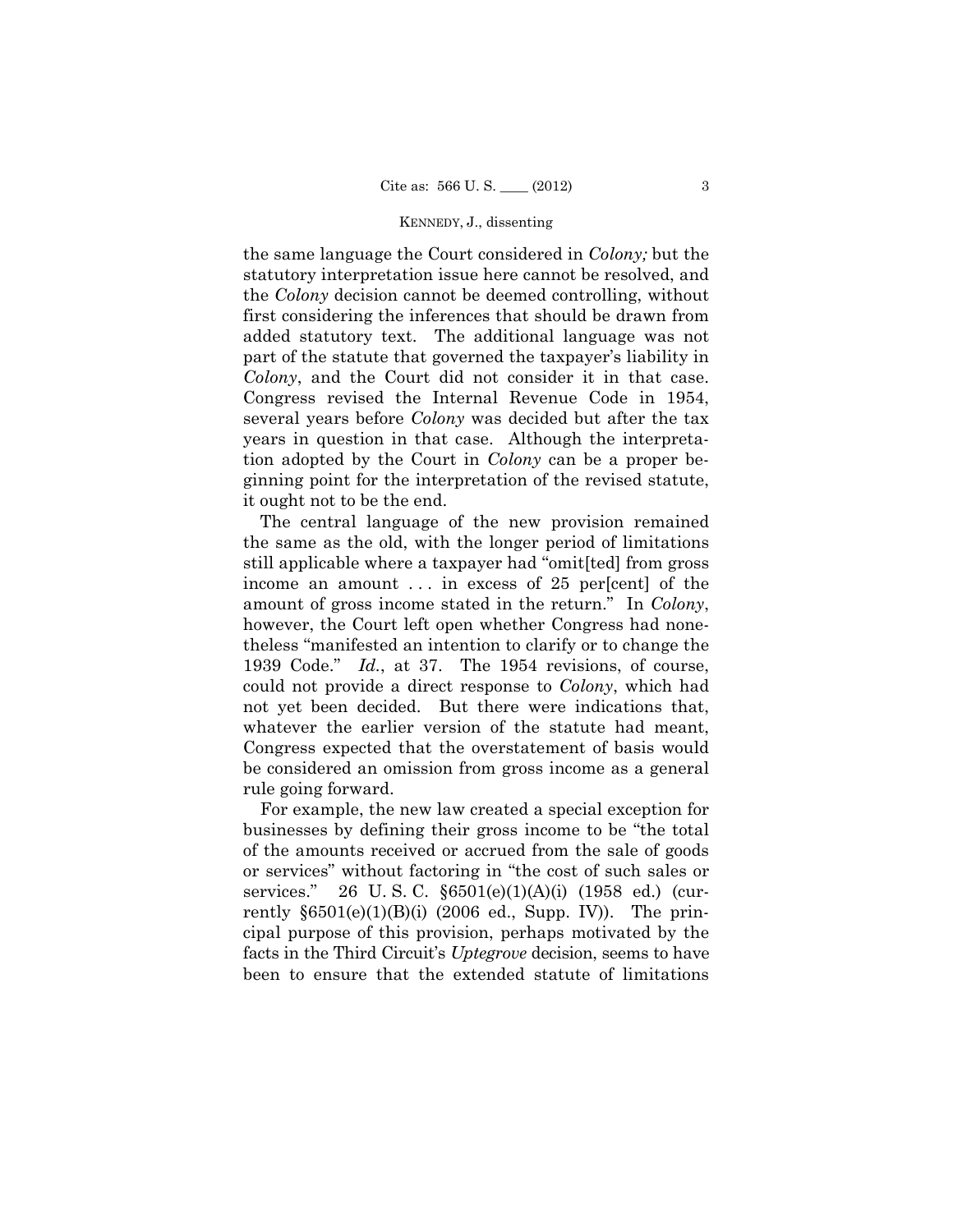would not be activated by a business's overstatement of the cost of goods sold. This did important work. There are, after all, unique complexities involved in calculating inventory costs. See, *e.g.,* O. Whittington & K. Pany, Principles of Auditing and Other Assurance Services 488 (15th ed. 2006) ("The audit of inventories presents the auditors with significant risk because: (*a*) they often represent a very substantial portion of current assets, (*b*) numerous valuation methods are used for inventories, (*c*) the valuation of inventories directly affects cost of goods sold, and (*d*) the determination of inventory quality, condition, and value is inherently complex"); see also Internal Revenue Service, Publication 538, Accounting Periods and Methods 17 (rev. Mar. 2008) (discussing methods for identifying the cost of items in inventory). Congress sought fit to make clear that errors in these kinds of calculations would not extend the limitations period.

applied pre-1954 . . ."). The Court, in turn, observed that *Colony* itself might be classified as a special "business inventory" case. Unlike the taxpayers here, the taxpayer in *Colony* claimed to be a business with income from the sale of goods, though the "goods" it held for sale were real estate lots. See *Intermountain Ins. Serv. of Vail* v. *Commissioner*, 650 F. 3d 691, 703 (CADC 2011) (Tatel, J.) ("Colony described itself as a taxpayer in a trade or business with income from the sale of goods or services—i.e., as falling within [clause] (i)'s scope had the subsection its construction of the pre-1954 statute in favor of the taxpayer was "in harmony with the unambiguous language of [newly enacted]  $\S 6501(e)(1)(A)$ ." 357 U.S., at 37. Clause (i) of the new provision, as just noted, ensured that the extended limitations period would not cover overstated costs of goods sold. The revised statute's special treatment of these costs suggests that overstatements of basis in other cases could have the effect of extending the limitations period.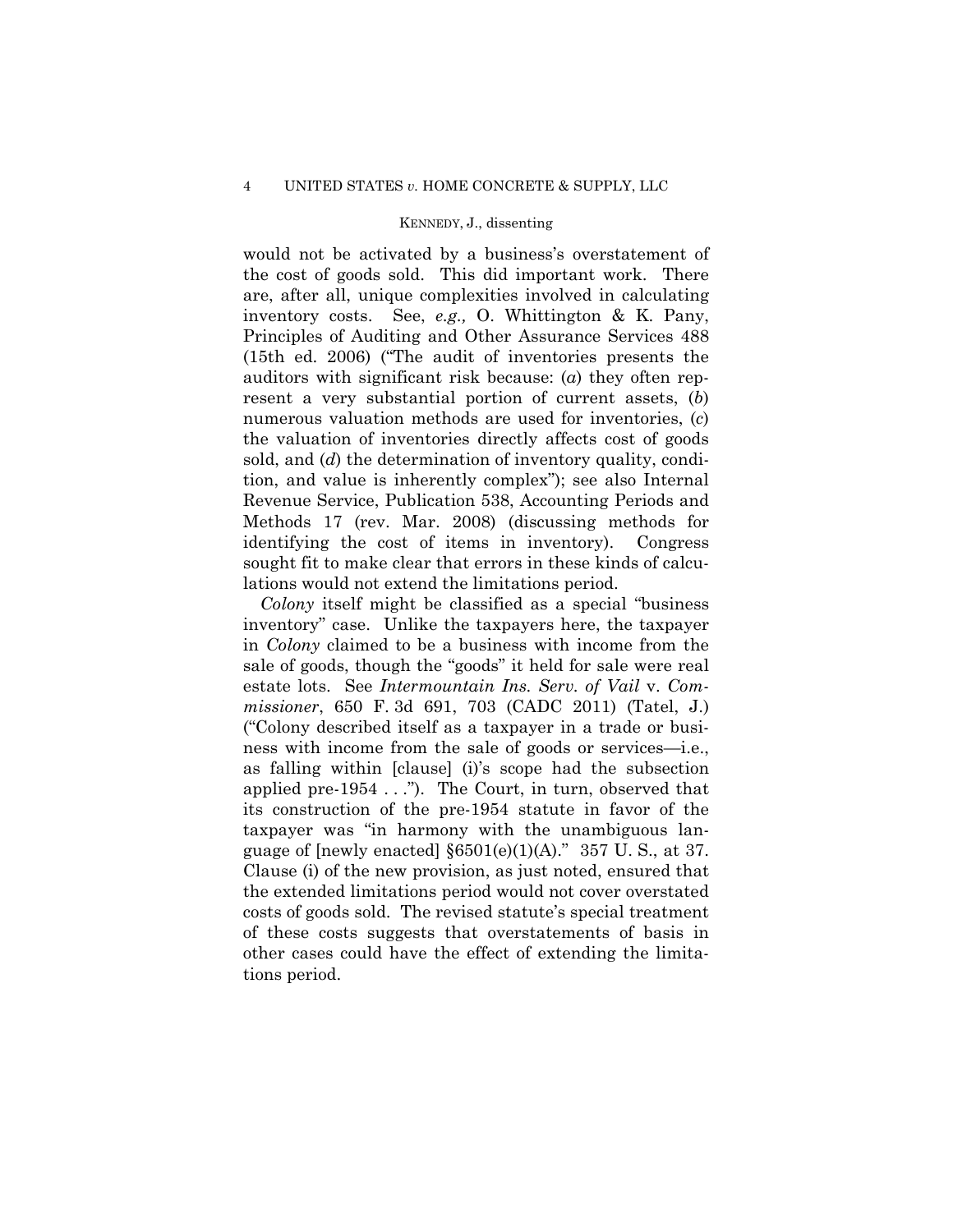It is also significant that, after 1954, the statute continued to address the omission of a substantial "amount" that should have been included in gross income. In the same round of revisions to the Tax Code, Congress established an extended limitations period in certain cases where "items" had been omitted from an estate or gift tax return. 26 U. S. C. §6501(e)(2) (1958 ed.). There is at least some evidence that this term was used at that time to "mak[e] it clear" that the extended limitations period would not apply "merely because of differences between the taxpayer and the Government as to the valuation of property." Staff of the Joint Committee on Internal Revenue Taxation, Summary of the New Provisions of the Internal Revenue Code of 1954, 84th Cong., 1st Sess., 130 (Comm. Print 1955). Congress's decision not to use the term "items" to achieve the same result when it reenacted the statutory provision at issue is presumed to have been purposeful. See *Russello* v. *United States*, 464 U. S. 16, 23 (1983). This consideration casts further doubt on the premise that the new version of the statute,  $\S6501(e)(1)(A)$ (2006 ed., Supp. IV), necessarily has the same meaning as its predecessor.

II

In the instant case the Court concludes these statutory changes are "too fragile to bear the significant argumentative weight the Government seeks to place upon them." *Ante,* at 5. But in this context, the changes are meaningful. *Colony* made clear that the text of the earlier version of the statute could not be described as unambiguous, although it ultimately concluded that an overstatement of basis was not an omission from gross income. See 357 U. S., at 33. The statutory revisions, which were not considered in *Colony*, may not compel the opposite conclusion under the new statute; but they strongly favor it. As a result, there was room for the Treasury Department to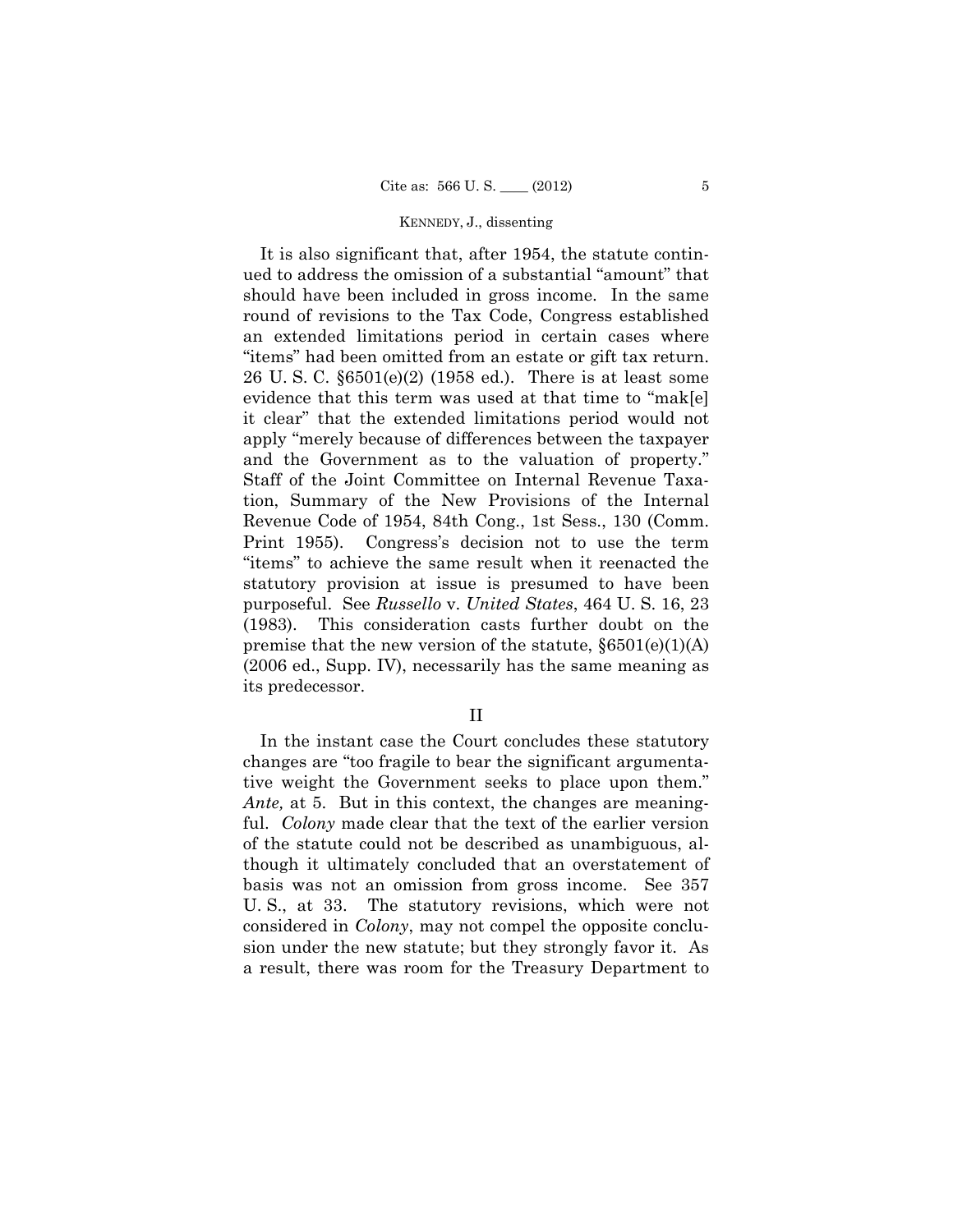interpret the new provision in that manner. See *Chevron U. S. A. Inc.* v. *Natural Resources Defense Council, Inc.*, 467 U. S. 837, 843–845 (1984).

In an earlier case, and in an unrelated controversy not implicating the Internal Revenue Code, the Court held that a judicial construction of an ambiguous statute did not foreclose an agency's later, inconsistent interpretation of the same provision. *National Cable & Telecommunications Assn.* v. *Brand X Internet Services*, 545 U. S. 967, 982–983 (2005) ("Only a judicial precedent holding that the statute unambiguously forecloses the agency's interpretation, and therefore contains no gap for the agency to fill, displaces a conflicting agency construction"). This general rule recognizes that filling gaps left by ambiguities in a statute "involves difficult policy choices that agencies are better equipped to make than courts." *Id.,* at 980. There has been no opportunity to decide whether the analysis would be any different if an agency sought to interpret an ambiguous statute in a way that was inconsistent with this Court's own, earlier reading of the law. See *id.,* at 1003 (Stevens, J., concurring).

These issues are not implicated here. In *Colony* the Court did interpret the same phrase that must be interpreted in this case. The language was in a predecessor statute, however, and Congress has added new language that, in my view, controls the analysis and should instruct the Court to reach a different outcome today. The Treasury Department's regulations were promulgated in light of these statutory revisions, which were not at issue in *Colony*. There is a serious difficulty to insisting, as the Court does today, that an ambiguous provision must continue to be read the same way even after it has been reenacted with additional language suggesting Congress would permit a different interpretation. Agencies with the responsibility and expertise necessary to administer ongoing regulatory schemes should have the latitude and discre-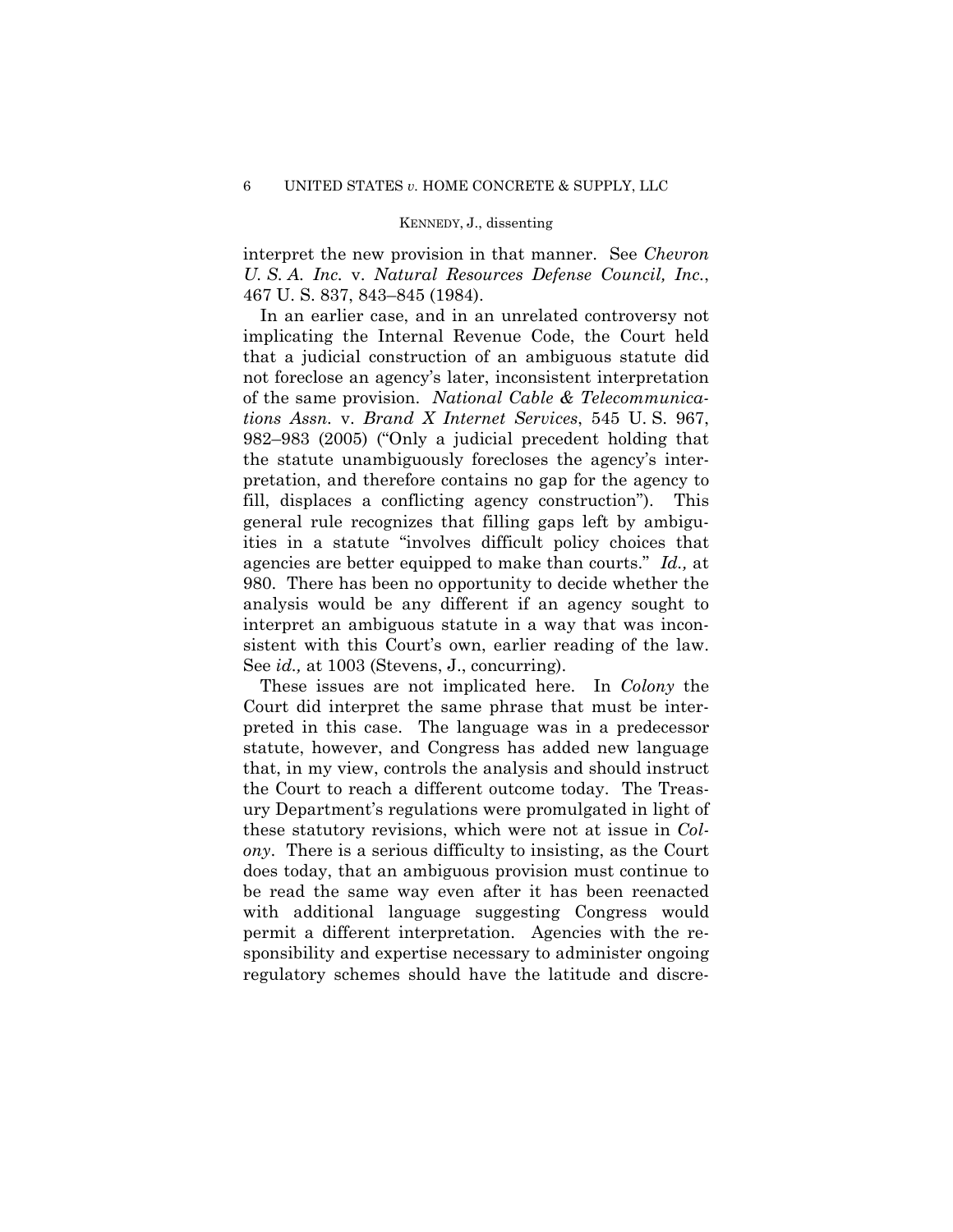tion to implement their interpretation of provisions reenacted in a new statutory framework. And this is especially so when the new language enacted by Congress seems to favor the very interpretation at issue. The approach taken by the Court instead forecloses later interpretations of a law that has changed in relevant ways. Cf. *United States*  v. *Mead Corp.*, 533 U. S. 218, 247 (2001) (SCALIA, J., dissenting) ("Worst of all, the majority's approach will lead to the ossification of large portions of our statutory law. Where *Chevron* applies, statutory ambiguities remain ambiguities subject to the agency's ongoing clarification"). The Court goes too far, in my respectful view, in constricting Congress's ability to leave agencies in charge of filling statutory gaps.

Our legal system presumes there will be continuing dialogue among the three branches of Government on questions of statutory interpretation and application. See *Blakely* v. *Washington*, 542 U. S. 296, 326 (2004) (KENNEDY, J., dissenting) ("Constant, constructive discourse between our courts and our legislatures is an integral and admirable part of the constitutional design"); *Mistretta* v. *United States*, 488 U. S. 361, 408 (1989) ("Our principle of separation of powers anticipates that the coordinate Branches will converse with each other on matters of vital common interest"). In some cases Congress will set out a general principle, to be administered in more detail by an agency in the exercise of its discretion. The agency may be in a proper position to evaluate the best means of implementing the statute in its practical application. Where the agency exceeds its authority, of course, courts must invalidate the regulation. And agency interpretations that lead to unjust or unfair consequences can be corrected, much like disfavored judicial interpretations, by congressional action. These instructive exchanges would be foreclosed by an insistence on adhering to earlier interpretations of a statute even in light of new,